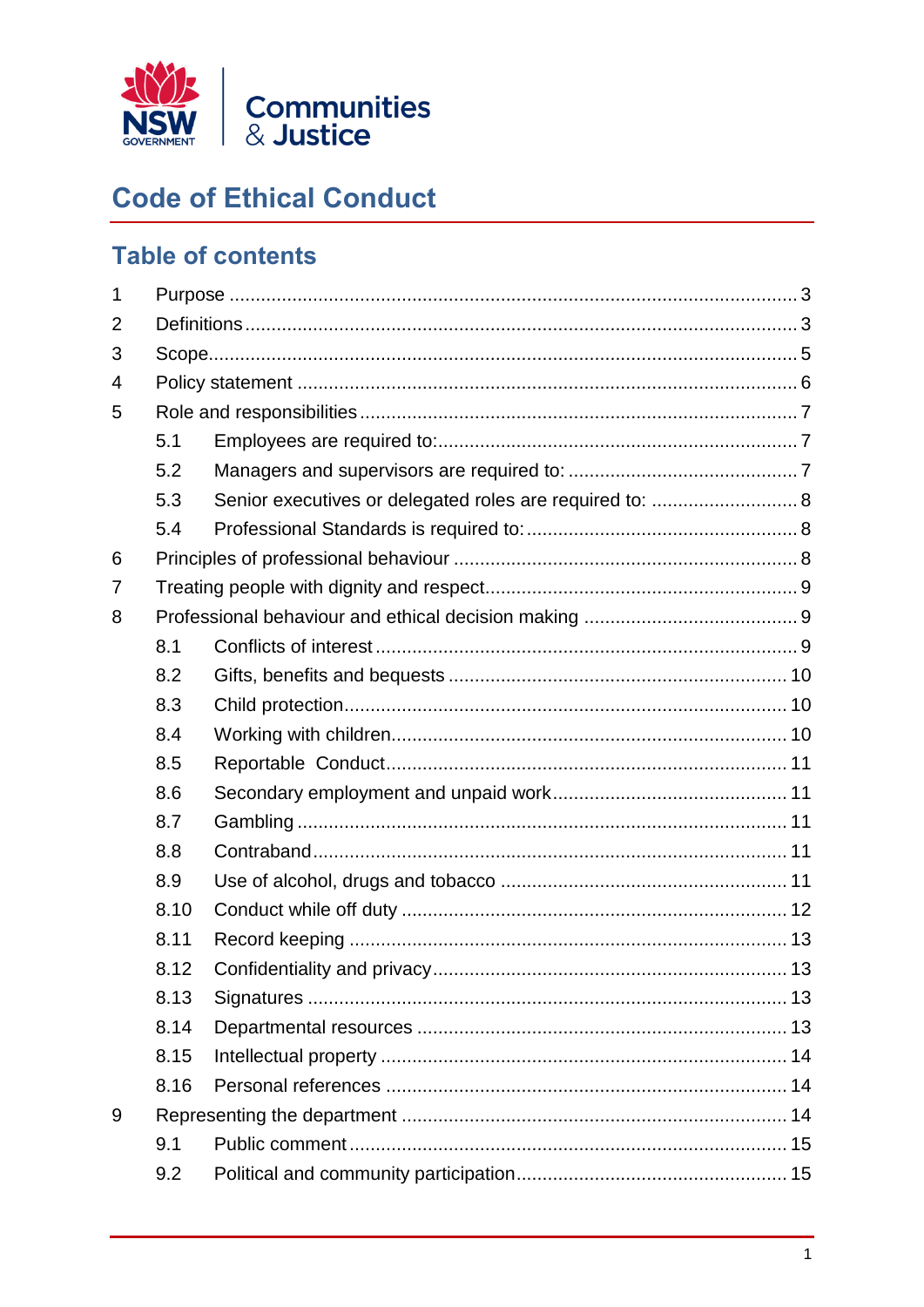| 10 |      |                                                       |  |  |
|----|------|-------------------------------------------------------|--|--|
|    | 10.1 |                                                       |  |  |
|    | 10.2 |                                                       |  |  |
|    | 10.3 |                                                       |  |  |
|    | 10.4 |                                                       |  |  |
|    | 10.5 | Serious and substantial waste of public resources  17 |  |  |
| 11 |      |                                                       |  |  |
| 12 |      |                                                       |  |  |
| 13 |      |                                                       |  |  |
| 14 |      |                                                       |  |  |
| 15 |      |                                                       |  |  |
| 16 |      |                                                       |  |  |
| 17 |      |                                                       |  |  |
|    | 17.1 |                                                       |  |  |
| 18 |      |                                                       |  |  |
|    | 18.1 |                                                       |  |  |
|    | 18.2 |                                                       |  |  |
|    | 18.3 |                                                       |  |  |
|    | 18.4 |                                                       |  |  |
|    | 18.5 | Misleading statements and official documentation  22  |  |  |
|    | 18.6 |                                                       |  |  |
|    | 18.7 |                                                       |  |  |
|    | 18.8 |                                                       |  |  |
|    | 18.9 |                                                       |  |  |
| 19 |      |                                                       |  |  |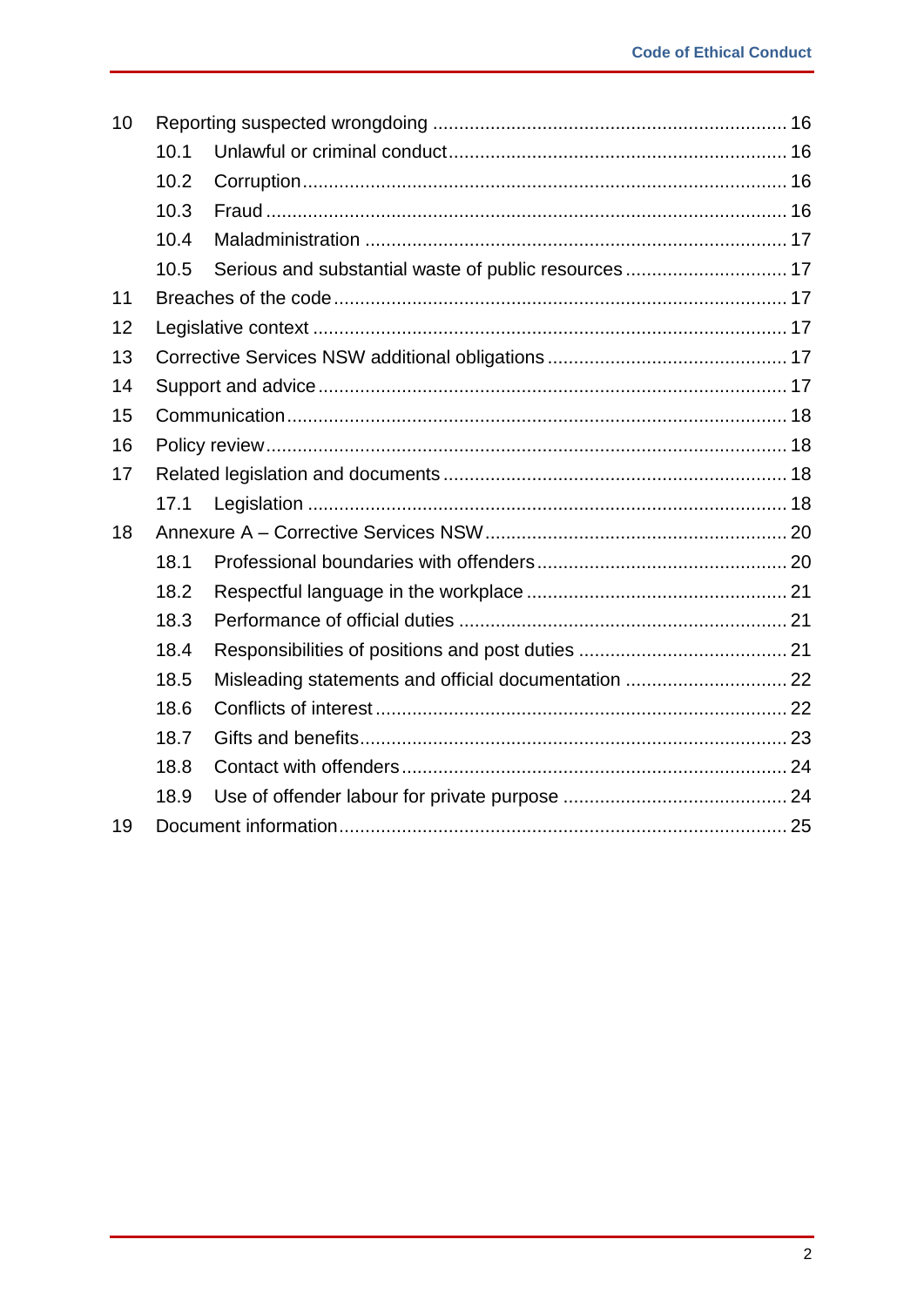## <span id="page-2-0"></span>**1 Purpose**

The Code of Ethical Conduct defines standards of conduct, ethics and behaviour required of all individuals engaged by the department, and a process for managing non-compliance.

The code is to be read and complied with, in conjunction with the Code of Ethics and Conduct for NSW Government Sector Employees and the supplementary Code of Ethical Conduct, the Government Sector Employment Act 2013 and any other legislative provisions underpinning work undertaken by any individual engaged by the department.

Employees must ensure they are aware of all legislation and policy that is relevant to their role, regardless of whether it is referred to in this Code. Employees cannot excuse their misconduct or negligence by claiming ignorance, where they have failed to acquaint themselves with all the relevant legislative and policy obligations for their roles.

| <b>Term</b>     | <b>Definition</b>                                                                                                                                                                                                                                                                   |
|-----------------|-------------------------------------------------------------------------------------------------------------------------------------------------------------------------------------------------------------------------------------------------------------------------------------|
| <b>Bullying</b> | Workplace bullying is repeated and unreasonable behaviour directed<br>towards an employee or a group of employees that creates a risk to<br>health and safety (Work, Health and Safety Act (NSW) 2011).                                                                             |
| <b>Bequest</b>  | Something left to a person in a will (for the purposes of this policy, the<br>term bequest relates to those which occur due to the working<br>relationship between the employee receiving the bequest and those<br>giving it such as a client, supported person or their families). |
| Client          | Client is used to describe any individual, group, child or young person<br>who is involved in a voluntary or involuntary capacity with services or<br>programs provided by DCJ.                                                                                                     |
|                 | The term client used in this policy includes but is not limited to<br>employee, offender, inmate, person of a prescribed class, detainee,<br>person with a disability, child or young person their families or<br>members of the public.                                            |
| Conduct         |                                                                                                                                                                                                                                                                                     |
|                 | Conduct refers to the behaviour or actions of an employee. If it<br>breaches legislation, the Department's Code of Ethical Conduct, or<br>other policies or procedures, it involves misconduct (as defined below).                                                                  |
| Contraband      | Any material thing described in the Crimes (Administration of<br>Sentences) Act 1999 which a person:                                                                                                                                                                                |
|                 | is prohibited to take into or out of a place of detention without<br>lawful authority; or                                                                                                                                                                                           |

# <span id="page-2-1"></span>**2 Definitions**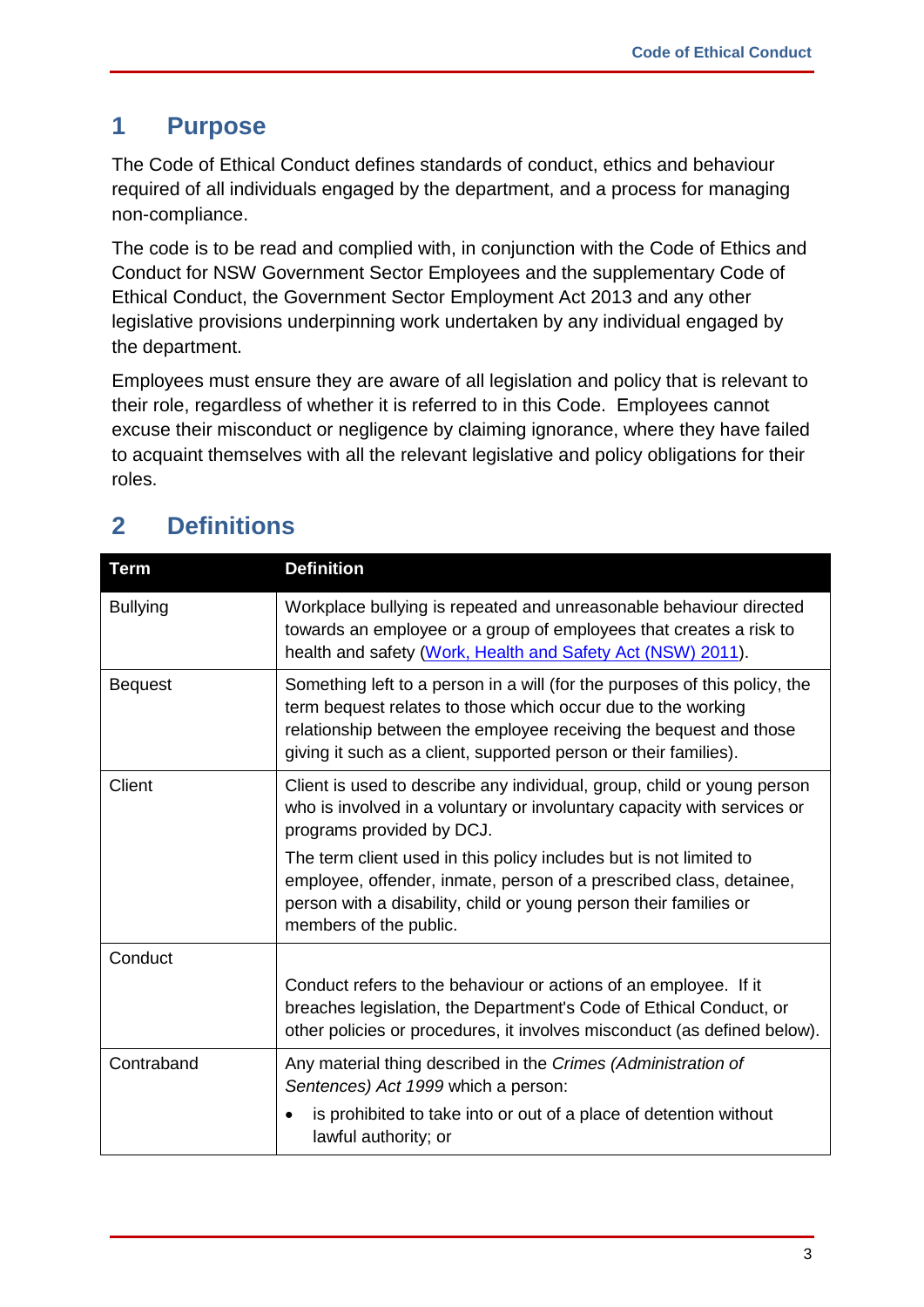| <b>Term</b>        | <b>Definition</b>                                                                                                                                                                                                                                                                                                                                                                                                                                                         |
|--------------------|---------------------------------------------------------------------------------------------------------------------------------------------------------------------------------------------------------------------------------------------------------------------------------------------------------------------------------------------------------------------------------------------------------------------------------------------------------------------------|
|                    | must not have in his or her possession in a place of detention<br>٠<br>without a reasonable excuse                                                                                                                                                                                                                                                                                                                                                                        |
|                    | This extends to trafficking in alcohol, drugs or other things as<br>described in section 37B of the Children (Detention Centres) Act 1987.                                                                                                                                                                                                                                                                                                                                |
| Discrimination     | Occurs where a person is treated unfairly on grounds including (but not<br>limited to their sex, pregnancy, race, age, marital and domestic status,<br>religion, ethno-religious origin, sexual orientation, carer responsibilities,<br>disability, gender identity or intersex status.                                                                                                                                                                                   |
| Dignity of risk    | Dignity of risk recognises that clients have a right to make their own<br>decisions and are entitled to take reasonable risks in their lives. Clients<br>have a right to learn from life situations even if, with support, this<br>involves some risk.                                                                                                                                                                                                                    |
| Duty of care       | Duty of care means that all employees have a duty of care to maintain<br>and ensure a safe work environment. All employees have a duty of<br>care to clients and colleagues. Duty of care can be physical, emotional<br>or financial; it is the obligation to take reasonable care to make sure<br>that nobody in the workplace is harmed. 'Reasonable' means the<br>degree of care that could be expected from a competent and skilled<br>person in the particular role. |
| Harassment         | Harassment is any form of behaviour that a person does not want and<br>offends, humiliates or intimidates the person. Targets the person<br>because of sex, pregnancy, race, age, marital or domestic status,<br>sexual orientation, disability, gender identity or intersex status or<br>carers responsibilities or other grounds                                                                                                                                        |
|                    | Harassment can include, but is not limited to:                                                                                                                                                                                                                                                                                                                                                                                                                            |
|                    | telling insulting jokes about particular racial groups                                                                                                                                                                                                                                                                                                                                                                                                                    |
|                    | sending explicit or sexually suggestive emails or text messages                                                                                                                                                                                                                                                                                                                                                                                                           |
|                    | displaying racially offensive, pornographic posters or screen savers<br>٠                                                                                                                                                                                                                                                                                                                                                                                                 |
|                    | derogatory comments or taunts about someone's race<br>٠                                                                                                                                                                                                                                                                                                                                                                                                                   |
|                    | asking intrusive comments about someone's personal life.                                                                                                                                                                                                                                                                                                                                                                                                                  |
| Manager/supervisor | Applies to any role where management and supervision of employees<br>is an inherent requirement (including, but not limited to, director,<br>governor, registrar, team leader, officer-in-charge, manager of security,<br>unit leader)                                                                                                                                                                                                                                    |
| Misconduct         | Misconduct involves improper, wrong or potentially unlawful conduct<br>that is outside of policy, directions or the law. It usually involves an<br>allegation of an employee's act or omission arising from negligence or<br>with intent. Examples include assault, theft, blatant disregard for<br>policies, or other serious actions that may require investigation.<br>Misconduct is dealt with in section 69 of the Government Sector<br>Employment Act 2013.         |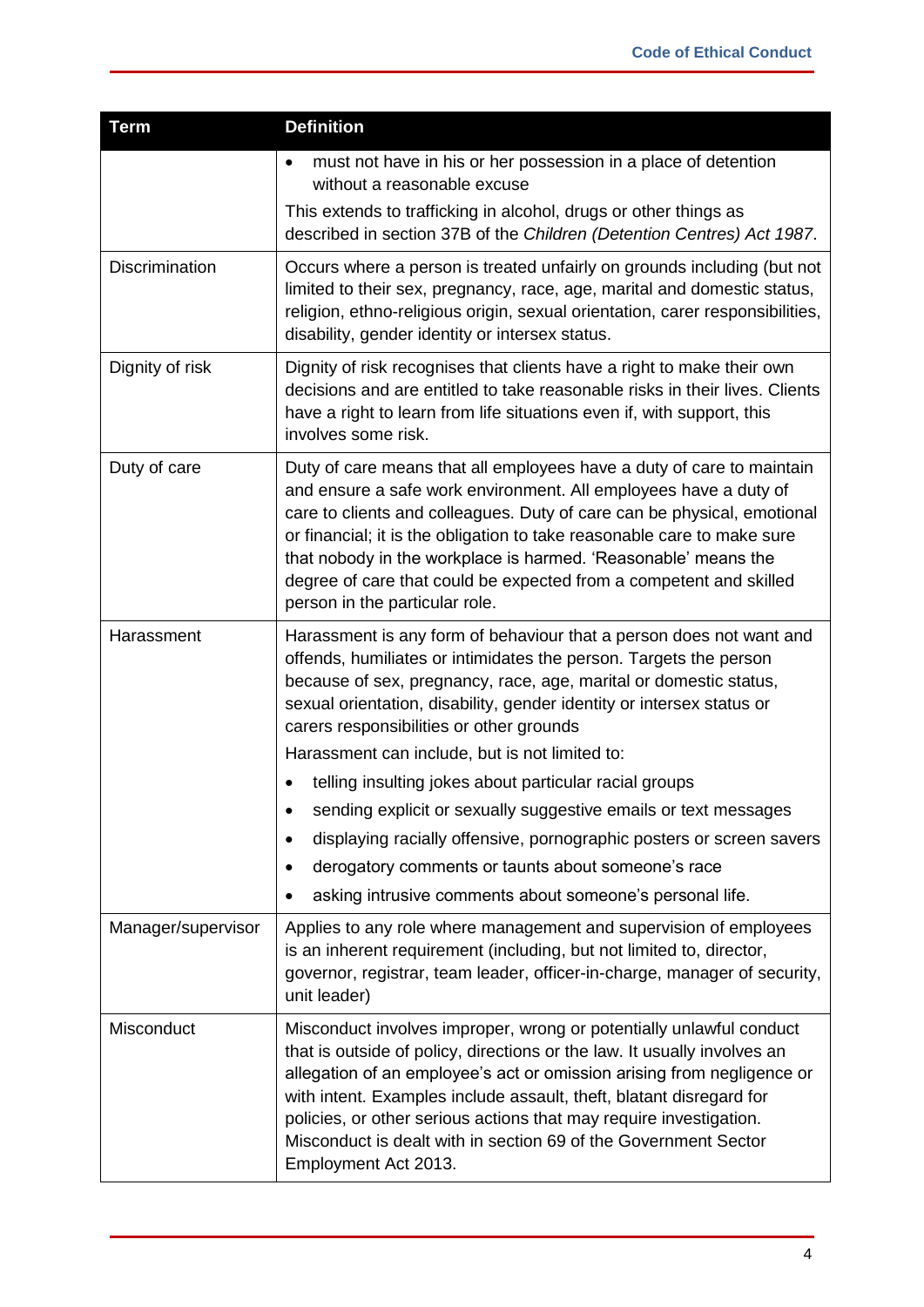| <b>Term</b>               | <b>Definition</b>                                                                                                                                                                                                                                                                                                                                                   |
|---------------------------|---------------------------------------------------------------------------------------------------------------------------------------------------------------------------------------------------------------------------------------------------------------------------------------------------------------------------------------------------------------------|
| Professional<br>standards | The defined principles of conduct and behaviour expected of all<br>individuals engaged by the department are referred to as professional<br>standards.                                                                                                                                                                                                              |
|                           | Within the department the Conduct and Professional Standards Unit<br>and the Professional Standards Branch (for Corrective Services NSW<br>employees) are delegated with the function to manage circumstances<br>of non-compliance.                                                                                                                                 |
|                           | For the purpose of the code, the above-mentioned are noted as<br>collectively as professional standards.                                                                                                                                                                                                                                                            |
| Sexual harassment         | Under Section 22A of the Anti-Discrimination Act 1977 (NSW), sexual<br>harassment is any form of sexually related behaviour that a person<br>does not want and, in the circumstances, a reasonable person would<br>have expected that person to be offended, humiliated or intimidated.                                                                             |
| Workplace                 | Any place where work is performed, including departmental vehicles<br>and off-site areas, private residences.                                                                                                                                                                                                                                                       |
| Gift                      | An item of value in addition to normal entitlements obtained by an<br>employee through their employment e.g. meals, seats or access to<br>corporate boxes at entertainment or sporting events, upgrades on<br>flight. It can include an opportunity provided to an employee by a<br>person or organisation, such as an offer to attend a function or<br>conference. |
| <b>Benefit</b>            | A benefit may influence, or be perceived to have influenced, the<br>relationship between the employee and the person providing the<br>benefit.                                                                                                                                                                                                                      |
| Performance               | An assessment of how an employee is performing their role according<br>to their role description and required standards.                                                                                                                                                                                                                                            |
| Prohibited person         | In NSW an individual must have a working with children clearance to<br>work in child related work. An individual who has been charged with or<br>convicted of a Child Protection (Working with Children) Act 2012,<br>Schedule 2 disqualifying offences may be described as a prohibited<br>person and is unable to engage in any child related work.               |

## <span id="page-4-0"></span>**3 Scope**

The code applies to all DCJ employees within the Stronger Communities Cluster, including senior executives. By accepting employment with the department, employees must be aware of, and comply, with this code at all times. It is the responsibility of an employee to ensure they have read and understood the code.

Contractors, consultants, suppliers, volunteers and students (includes apprentices/trainees/those on work experience) must also be made aware of this code, and the requirement for them to act in accordance with it, for the period of their engagement. Employees who engage or manage external consultants, contractors,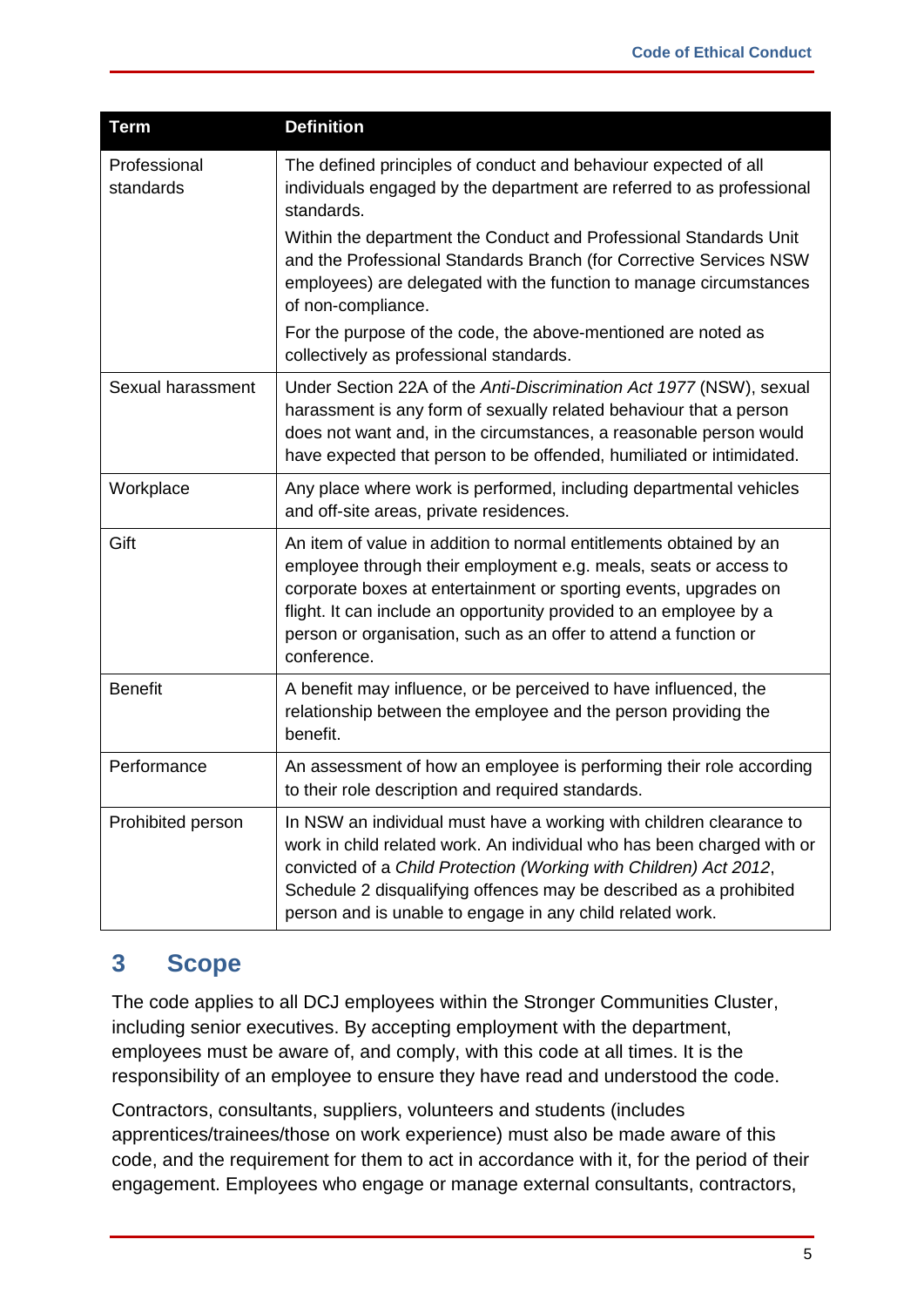suppliers, volunteers or students are responsible for referring this to the appropriate employer and/or respective organisation to address concerns regarding their conduct, which may be considered contrary to the code. This code should be read in conjunction with other codes of professional conduct or practice which apply to employees given their professional qualifications or roles within the department.

This code does not apply to Community Services Authorised Carers, who are covered by the Code of Conduct for Authorised Foster, Relative and Kinship Carers.

## <span id="page-5-0"></span>**4 Policy statement**

The prime responsibility of any individual engaged by the department is to place the public interest above their own personal interests and, at all times, to demonstrate the core values of the public sector and the department:

#### **Service**

- Provide services fairly with a focus on client needs.
- Be flexible, innovative and reliable in service delivery.
- Engage with the not-for-profit and business sectors to develop and implement service solutions.
- Focus on quality while maximising service delivery.

#### **Trust**

- Appreciate difference and welcome learning from others.
- Build relationships based on mutual respect.
- Uphold the law, institutions of government and democratic principles.
- Communicate intentions clearly and invite teamwork and collaboration.
- Provide apolitical and non-partisan advice.

#### **Accountability**

- Recruit and promote workers on merit.
- Take responsibility for decisions and actions.
- Provide transparency to enable public scrutiny.
- Observe standards for safety.
- Be fiscally responsible and focus on efficient, effective and prudent use of resources.

#### **Integrity**

- Consider people equally without prejudice or favour.
- Act professionally with honesty, consistency and impartiality.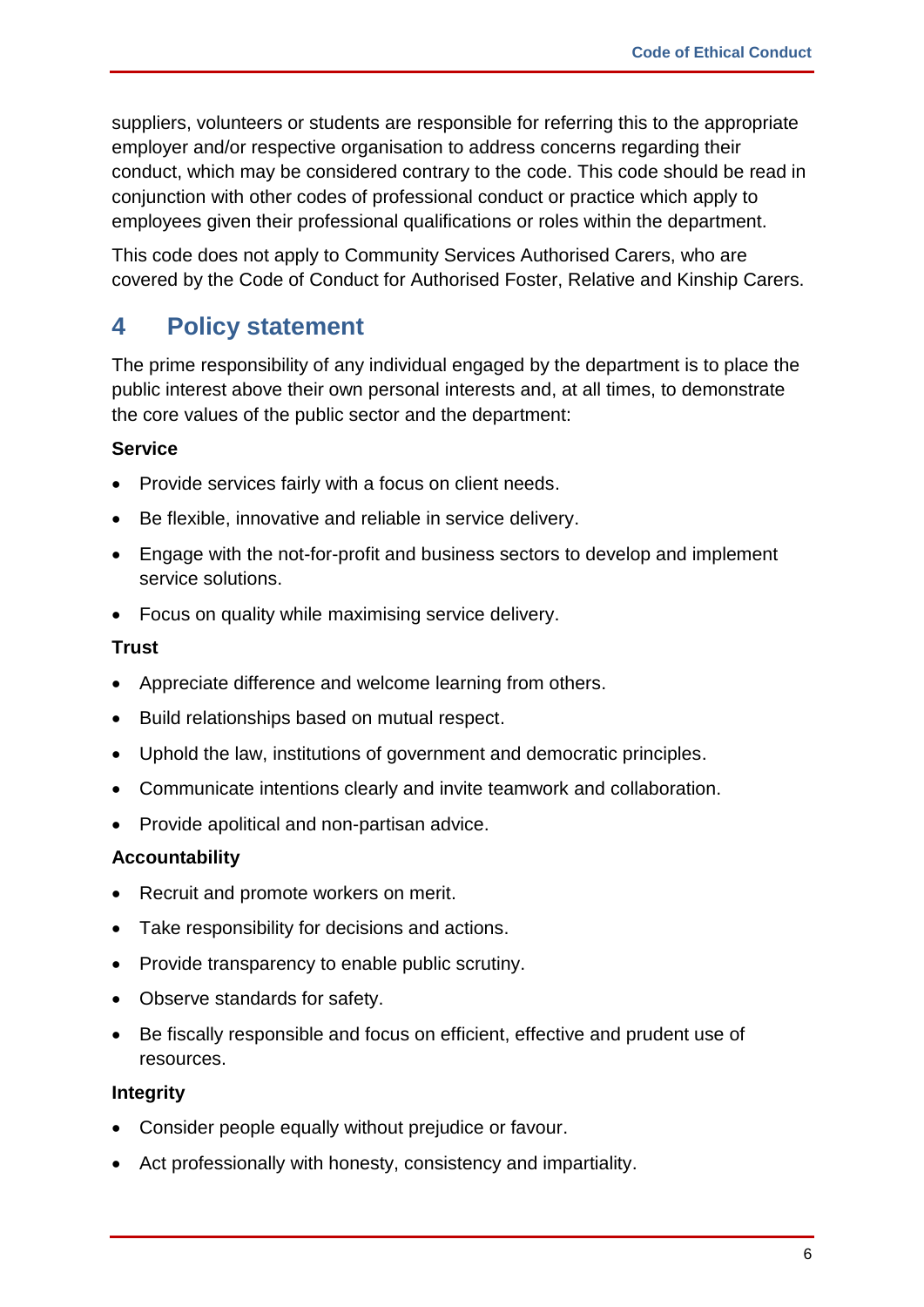- Take responsibility for situations, showing leadership and courage.
- Place the public interest over personal interest.

#### **Respect**

- Treat colleagues, clients & their families and members of the public with respect and dignity, fairness and consistency.
- Work collaboratively with their colleagues.
- Discrimination, bullying or harassment will not be tolerated by the department in any form, and may constitute misconduct.

This code does not attempt to provide a detailed and exhaustive list of what to do in every circumstance. Rather, it provides a framework to assist employees in determining an appropriate course of action when faced with ethical issues, or making professional decisions.

### <span id="page-6-0"></span>**5 Role and responsibilities**

While at work all employees are required to focus on performing their duties to required standards and complying with the requirements of any applicable Acts, rules, regulations, industrial instruments and departmental policies and procedures.

#### <span id="page-6-1"></span>**5.1 Employees are required to:**

- comply with this code
- seek advice and guidance from their manager/supervisor on issues relating to the code
- confirm their understanding of and commitment to the code on an annual basis
- be alert for possible breaches of the Code and discuss them with their manager/supervisor or Professional Standards at the earliest opportunity

#### <span id="page-6-2"></span>**5.2 Managers and supervisors are required to:**

- ensure compliance with this code by all employees or those who work for the department
- model acceptable standards of behaviour and demonstrate high ethical standards at all times
- provide advice and guidance to employees on issues relating to the code
- take appropriate action in relation to suspected breaches of the code, including prompt consultation with Senior Executives or Professional Standards.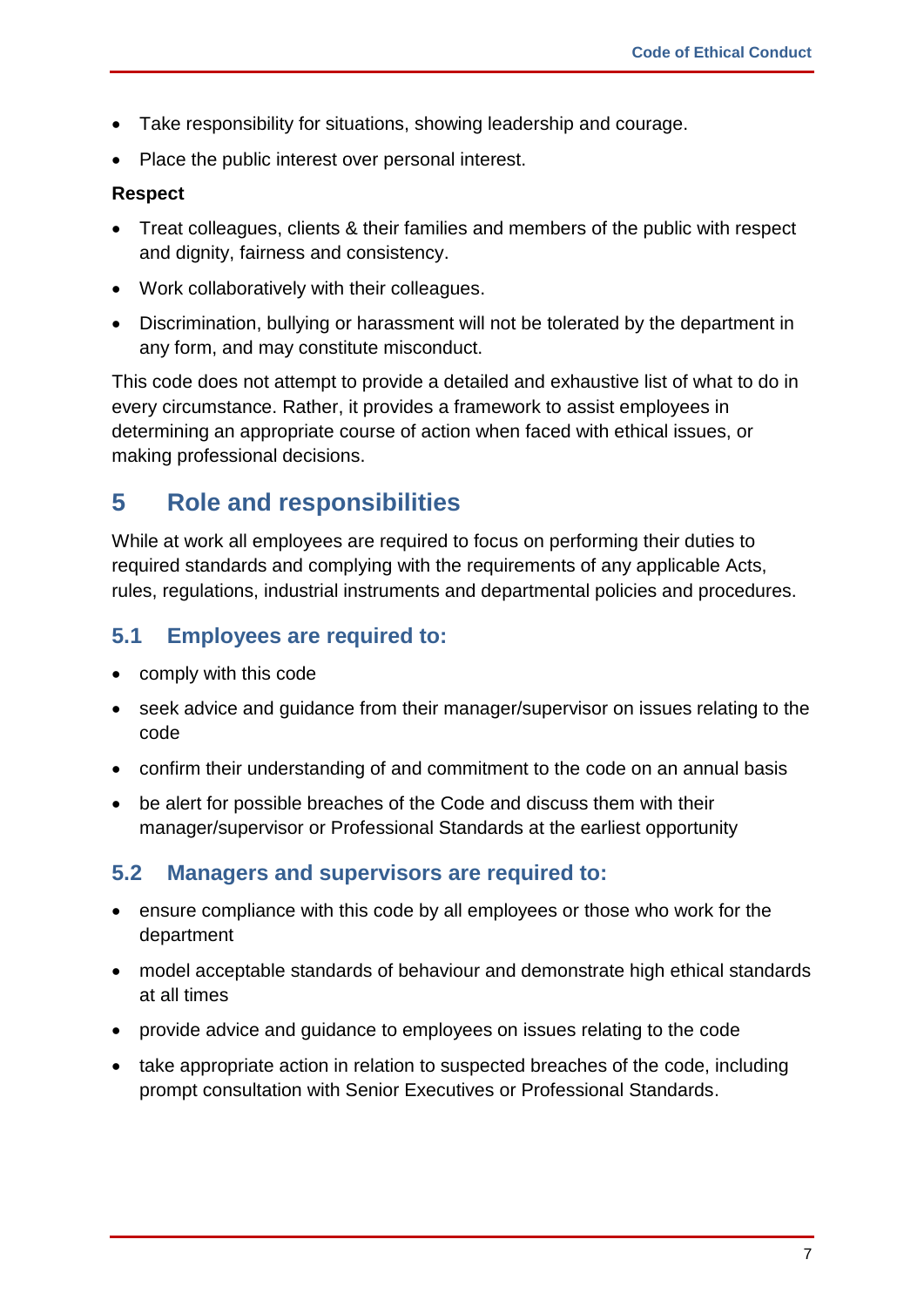#### <span id="page-7-0"></span>**5.3 Senior executives or delegated roles are required to:**

- ensure employees are aware of and understand their obligations in relation to the code
- model acceptable standards of behaviour and demonstrate high ethical standards at all times
- refer suspected non-compliance to Professional Standards.

#### <span id="page-7-1"></span>**5.4 Professional Standards is required to:**

- collaborate to monitor and maintain the code
- provide oversight of misconduct matters
- provide advice, guidance and support to the department.

### <span id="page-7-2"></span>**6 Principles of professional behaviour**

Employees are responsible for ensuring they are aware of the department's policies, procedures, guidelines and delegations, particularly those which may be applicable to their work.

Employees must also be familiar with the legislation and/or regulations under which they are employed, as these may specify requirements with which they need to comply. A breach of these requirements may constitute a breach of the code.

Employees are required to comply with all:

- relevant legislation, policies and procedures
- reasonable and lawful instructions and/or local directions from management
- directions, administrative circulars, instructions and memorandums.

Employees are required to act:

- within their delegations
- honestly, truthfully, ethically and responsibly
- in good faith in providing advice or service that is honest, non-discriminatory, impartial, and comprehensive, irrespective of their personal views.

Employees are required to:

- perform their duties professionally and conscientiously, to the best of their ability, being accountable for their performance
- work collaboratively with their colleagues
- be mindful of their duty of care to ensure safety of themselves and others around them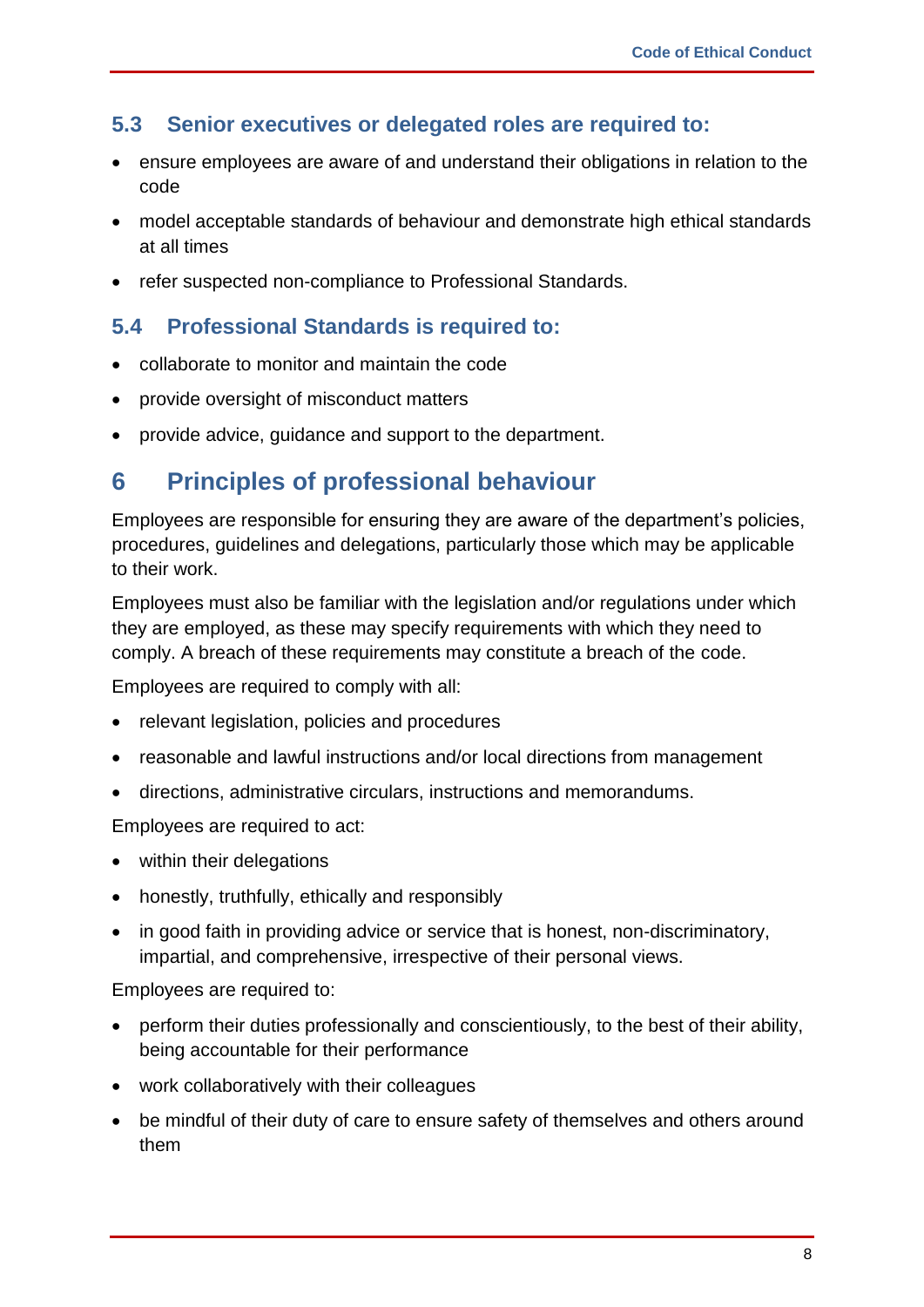- be aware that conduct which may have potential to damage the reputation of the department could lead to further action, even if the conduct may have been in a private capacity
- exercise care to ensure their actions (or, in some cases, inaction) does not prejudice operations, security or reputation of the department.

## <span id="page-8-0"></span>**7 Treating people with dignity and respect**

All employees have the right to be treated with dignity and respect. It is the responsibility of each employee to ensure this occurs. Employees are to treat colleagues, clients, their families and members of the public with equal respect and fairness.

Discrimination, bullying or harassment and/or other inappropriate behaviour will not be tolerated by the department in any form, and may constitute misconduct. Inmates, offenders and detainees are clients of the Department. Employees must remain fair and impartial at all times and must demonstrate respect and courtesy towards inmates, offenders and detainees, even in difficult and challenging circumstances. Acts of intimidation, harassment, insults or abuse towards any Departmental client is a serious breach of this Code which may result in misconduct action.

When interacting with others, employees must:

- act with impartiality, courtesy, promptness and fairness
- respect the rights and dignity of others
- use courteous, respectful and appropriate language at all times
- be responsive in dealing with all individuals
- not discriminate against, bully or harass any person in their dealings with them
- maintain confidentiality and privacy
- manage work and personal relationships so that professional boundaries are maintained
- declare to their manager, or another appropriate person, any potential, perceived or actual conflicts of interest between their professional and personal interests

## <span id="page-8-1"></span>**8 Professional behaviour and ethical decision making**

#### <span id="page-8-2"></span>**8.1 Conflicts of interest**

It is expected that conflicts of interest will arise from time to time. Conflicts of interest can be actual, potential or perceived, and exist when there is a chance of an employee being influenced, or being perceived to be influenced, by a private interest when performing their official duties. Undeclared conflicts of interest may lead to biased decision making, which could constitute corrupt conduct.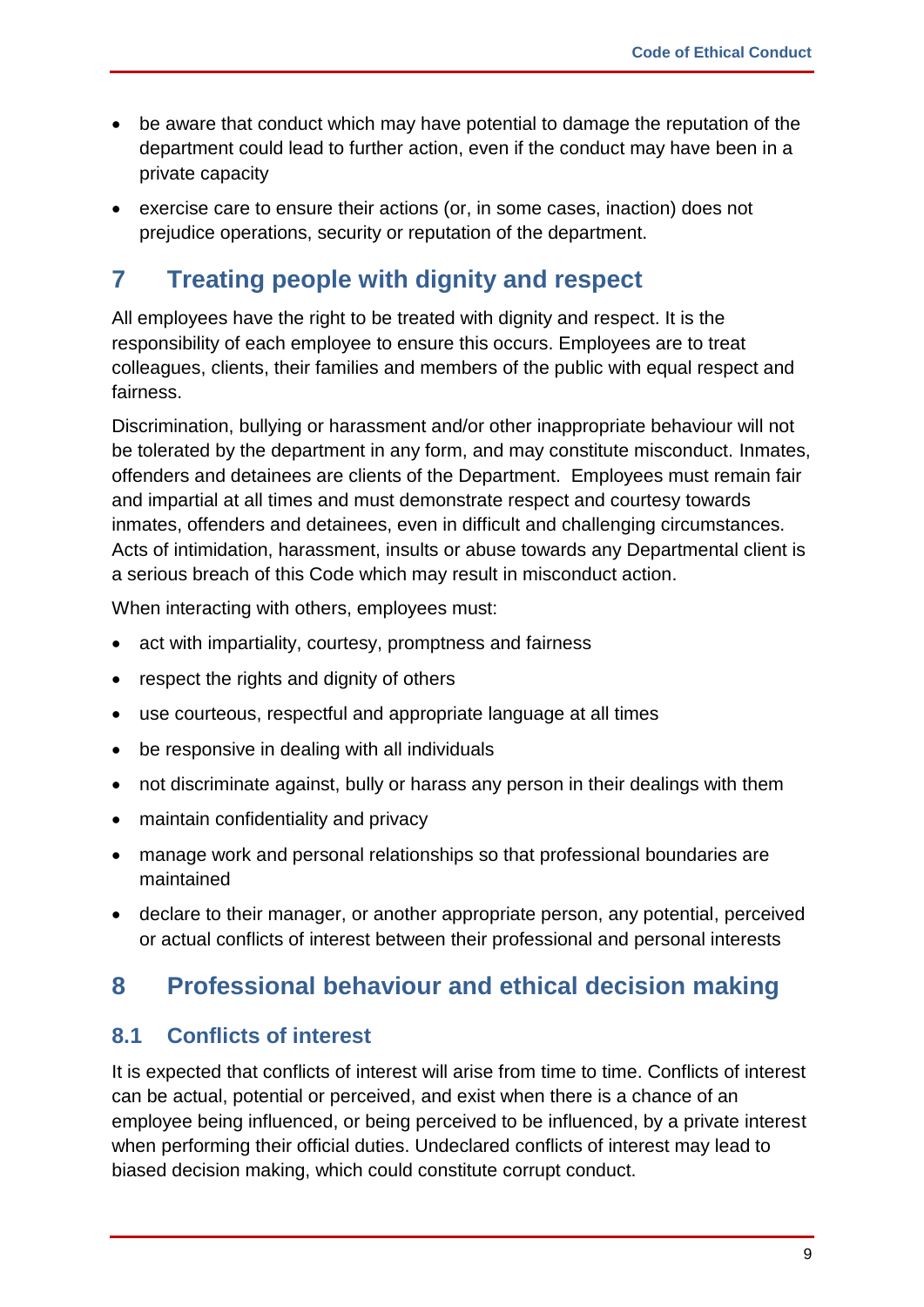Employees must recognise and disclose any actual, potential, or perceived conflict of interest to their supervisor/manager or, where appropriate, a more senior manager. An employee must not knowingly make decisions, disclose information or take any other action that may result in, or appear to result in, any private benefit to the employee. In particular, departmental employees must never derive any personal benefit from the skills or labour of the Department's clients. This is particularly important in relation to inmates, offenders and juvenile detainees.

The department's Conflict of Interest Policy and Procedure provides guidance on identifying and managing conflicts of interest.

### <span id="page-9-0"></span>**8.2 Gifts, benefits and bequests**

Employees must not seek personal benefit or reward for the work they undertake or make improper use of their work, status, power or authority to gain personal benefit. Gifts, benefits and bequests must be carefully dealt with. In general, employees should not accept gifts and benefits as this can result in perceptions of bias, conflicts of interest, or in some cases corrupt conduct.

Employees must not accept gifts and benefits intended to, or likely to, influence the way they carry out their duties. Employees must not accept money under any circumstances, and must report any offers of money immediately to the Departmental Fraud Control Officer.

For more information regarding gifts and benefits, please refer to the department's policies.

#### <span id="page-9-1"></span>**8.3 Child protection**

Employees who work with, or supervise those who work with, children and young people are mandatory reporters. If in the conduct of their work these employees identify a child or young person they consider to be at risk of significant harm, they are required to immediately report this to the Child Protection Helpline.

### <span id="page-9-2"></span>**8.4 Working with children**

Employees who work with children are required to understand and comply with child protection legislation. Any person working with children or deemed as child related work must hold a current Working with Children Check. Any volunteer or student working with children must also sign a volunteer/student declaration, prior to commencing with the department.

Pursuant to the Children's Guardian Act 2019, employees who work with children must, as soon as practicable, report to a senior executive if:

- they, or a colleague, are convicted of reportable conduct involving children
- they or a colleague are subject of an allegation of reportable conduct involving children (i.e. a person under the age of 18 years).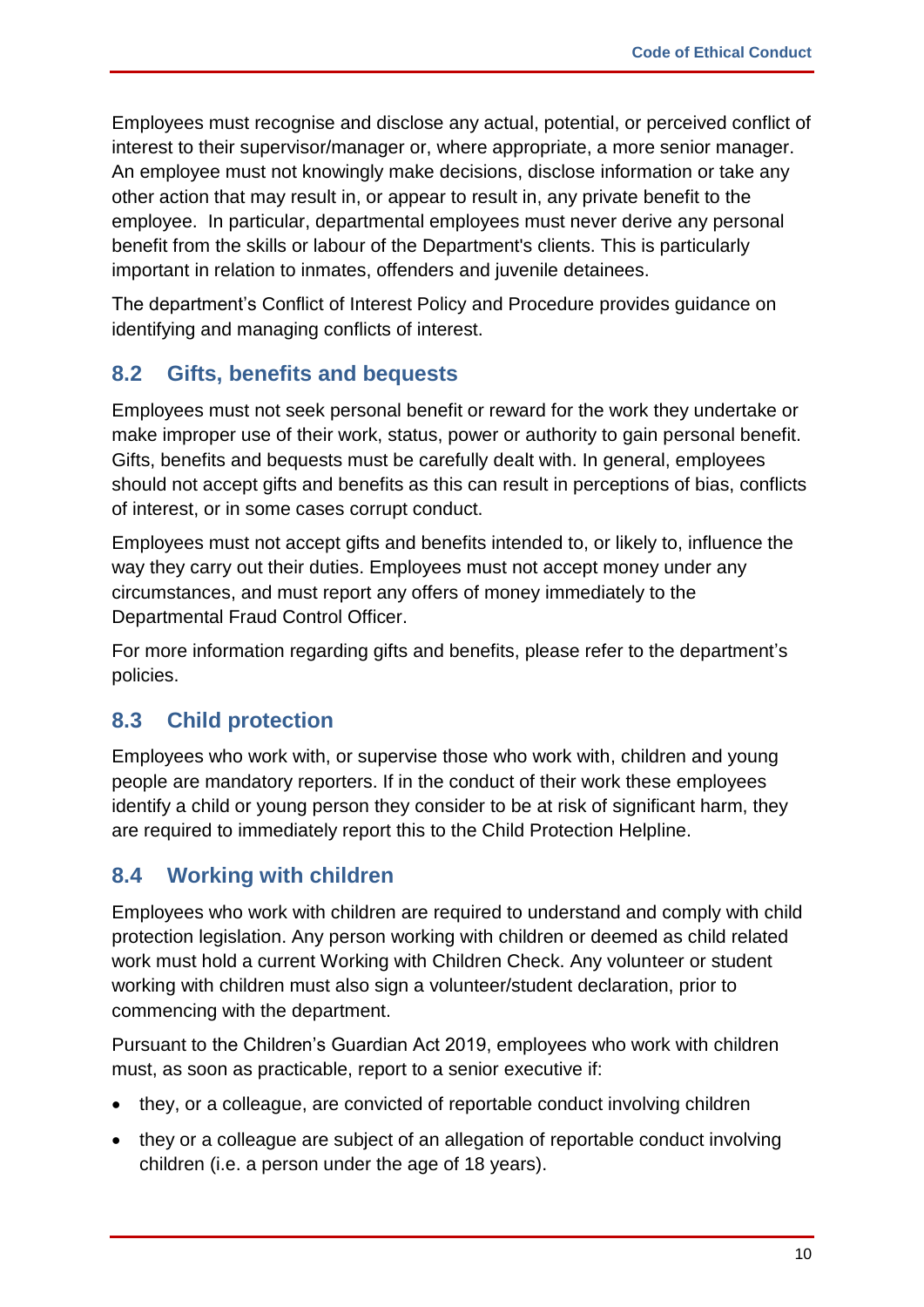Employees working with children must also report to a senior executive if an Apprehended Violence Order has been issued against them, where a child is recorded as requiring protection from them. Similarly, employees must report to a senior executive any child protection notification which relates to their conduct, and meets the definition of reportable conduct.

It is an offence for a prohibited person to apply for, or attempt to obtain, undertake, or remain in, child-related employment in any capacity, whether paid, volunteering, or self-employed.

### <span id="page-10-0"></span>**8.5 Reportable Conduct**

The Department must notify the Office of the Children's Guardian about certain allegations or incidents involving DCJ employees. The Office of the Children's Guardian Reportable Conduct Scheme is set up to monitor the reporting and investigation of allegations involving child protection.

Reportable conduct allegations relate to children and young people in the direct care of employees.

Employees are required to report any allegation in relation to children to the Child Protection Helpline on 132 111.

#### <span id="page-10-1"></span>**8.6 Secondary employment and unpaid work**

All fulltime employees are required to apply for permission to engage in secondary work, other paid work or multiple employment. Part time and casual employees are required to notify the department of engagement in secondary work, other paid work or multiple employment. Refer to the Secondary Employment and Unpaid Work Policy further advice and guidance.

#### <span id="page-10-2"></span>**8.7 Gambling**

No gambling is permitted by employees in the workplace. Employees must not engage in any gambling relating activities with clients.

Exceptions to gambling may be permitted in limited circumstances for team related and/or social workplace activities.

#### <span id="page-10-3"></span>**8.8 Contraband**

Employees must not introduce any contraband into a place of incarceration and/or detention.

#### <span id="page-10-4"></span>**8.9 Use of alcohol, drugs and tobacco**

The department is committed to providing a productive, safe and healthy workplace.

All employees must: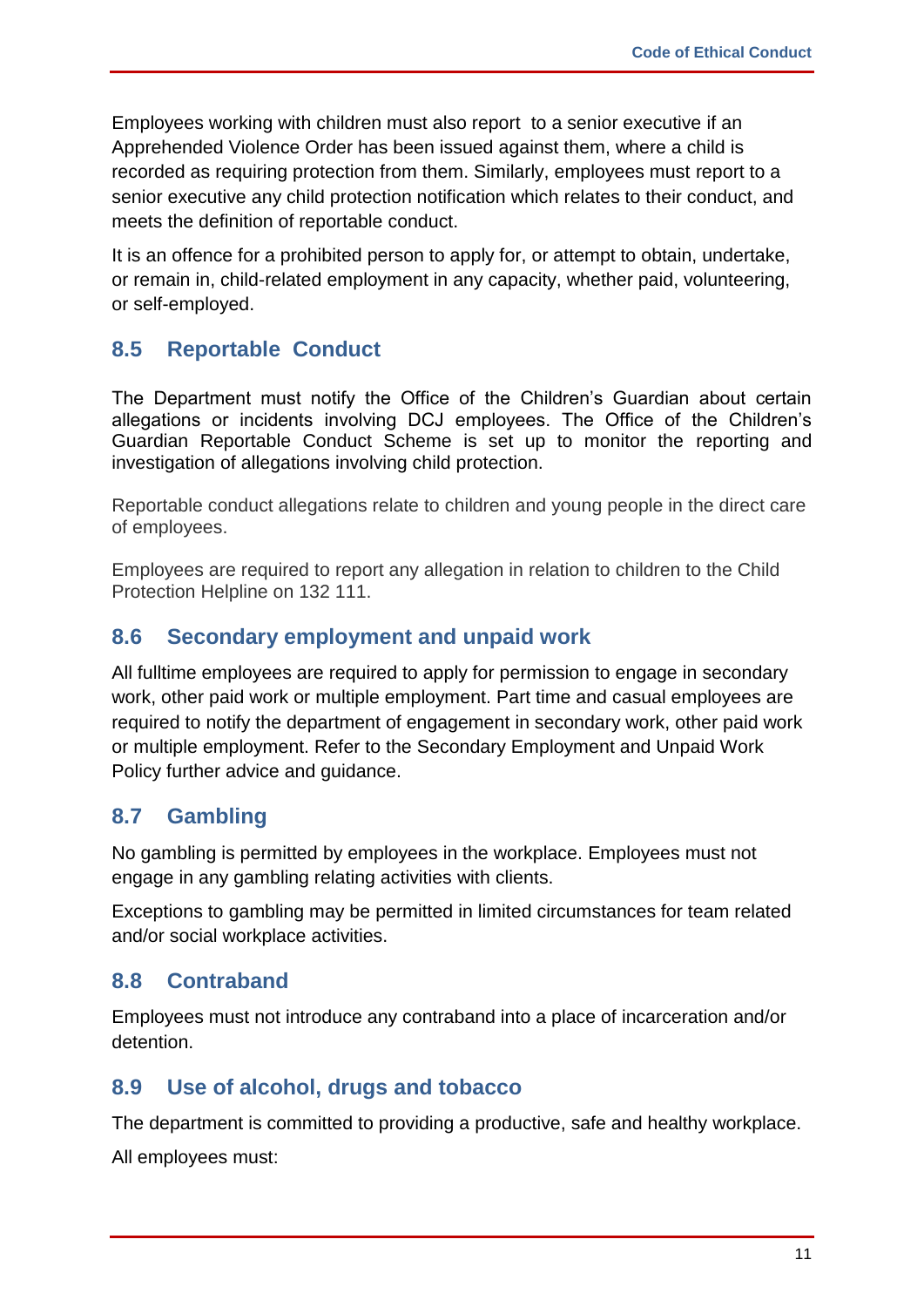- not attend work when their capacity to perform their duties is affected by alcohol, illegal drugs or other restricted substances
- not consume at, or bring into the workplace any illegal drugs or other restricted substances
- not consume at, or bring into, the workplace any alcohol, unless approved by an Executive Director in limited circumstances for team related and/or social workplace activities
- not endanger their own safety, or the safety of any other person in the workplace, by consuming alcohol, illegal drugs or other restricted substances
- not have illegal drugs or any drug-associated items in their possession at any time, either at work or outside of work, except when contraband has been seized from inmates or detainees, and recorded and secured in accordance with departmental policies
- notify their manager/supervisor and discuss suitable alternative work arrangements if they are required to take prescribed or over-the-counter medication that may affect their work performance, or impact on the health and safety of anyone in the workplace
- not give clients, colleagues or visitors alcohol, illegal drugs or other restricted substances, or encourage or condone their use
- take action to resolve any alcohol or other drug-related problems that they experience
- consult their manager/supervisor immediately if they suspect that any employee in the workplace is affected by alcohol or by drugs of any kind.

Smoking is prohibited within all departmental buildings and vehicles, as well as within the grounds of any workplace owned or leased by the department. Smoking is permitted in certain locations designated by an authorised senior executive and / or delegated officer.

Youth Justice and Corrective Services NSW have specific requirements relating to alcohol and other drugs. Employees should refer to divisional specific information, inclusive of the Youth Justice Safe Operating Procedure: Alcohol and the Corrective Services NSW Alcohol & Other Drugs Policy & Procedure.

### <span id="page-11-0"></span>**8.10 Conduct while off duty**

All employees must, even when off duty, act in accordance with the law and this code. Employees must ensure that they do not bring discredit to themselves as private citizens or to the department, and that they model exemplary behaviour and act as a positive influence in the community.

Employees should be aware that unlawful or unprofessional conduct, even in a private capacity, may damage, or have potential to damage, the reputation of the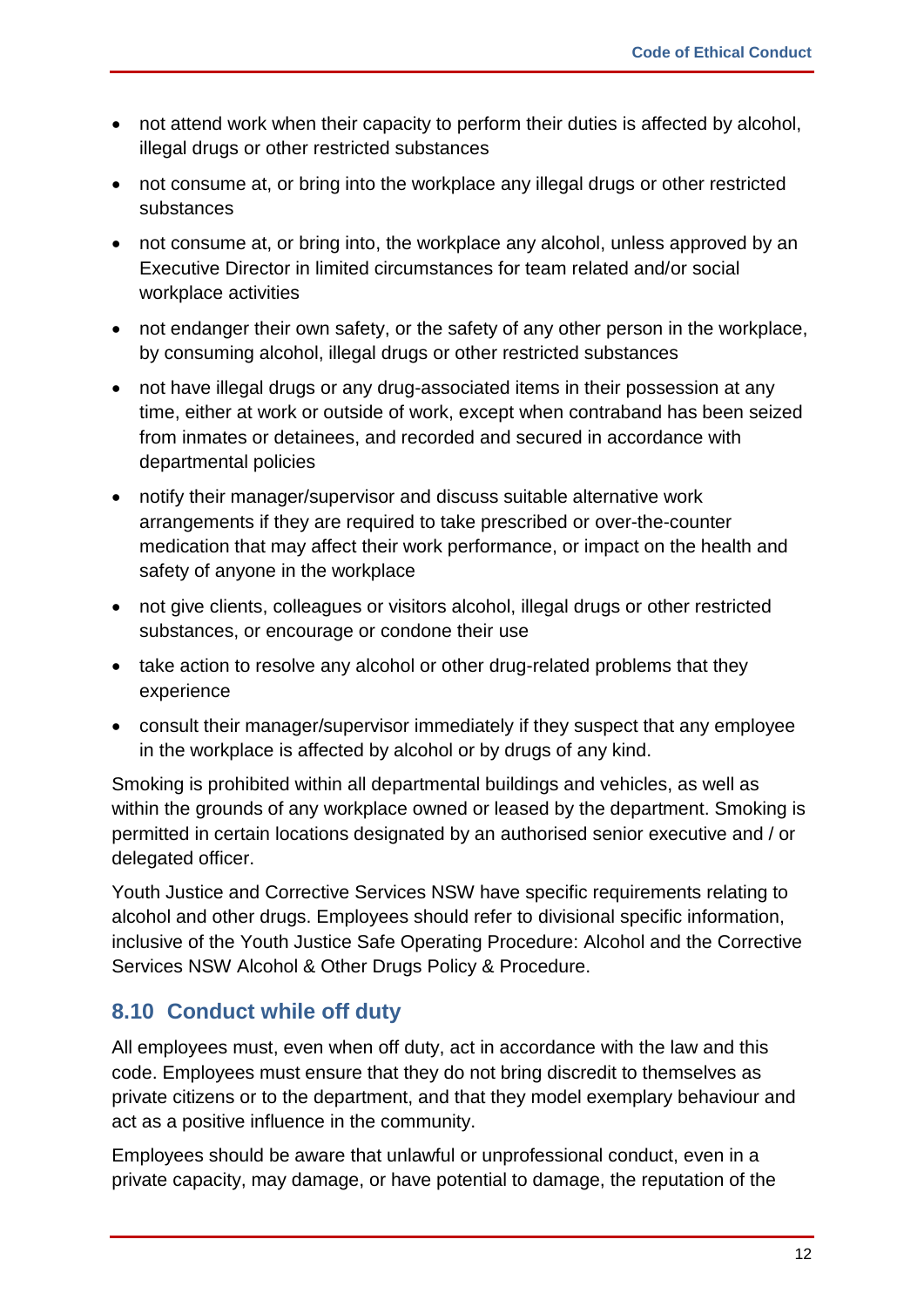department and impact their ability to perform their role, therefore, may constitute misconduct and attract action by the department in accordance with section 69(4) of the *Government Sector Employment Act 2013*.

Section 69(1) of the *Government Sector Employment Act 2013* provides that action can be taken for misconduct which occurs when an employee is off duty or before his or her employment.

### <span id="page-12-0"></span>**8.11 Record keeping**

In the performance of duties, employees must:

- create and maintain full, accurate, up to date and honest records of their work activities, timesheets, attendance, leave, and other business transactions
- protect the security of the departmental systems and networks
- capture or store records in accordance with the *[State Records Act 1998 \(NSW\)](https://www.legislation.nsw.gov.au/view/html/inforce/current/act-1998-017)*
- not disseminate, destroy, mutilate or alter records without appropriate authority
- not search, access or disclose any information maintained by the department without delegation, authority and or legitimate work purpose.

### <span id="page-12-1"></span>**8.12 Confidentiality and privacy**

Employees must ensure that personal or sensitive information about themselves, their colleagues or clients remains confidential and private. Employees must always exercise caution and sound judgment in discussing, searching or accessing the personal information of others.

Employees must maintain the confidentiality of all official information and documents which are not publicly available, or which have not been published. The release of, searching for and accessing of information must be with proper authority, within delegation and for legitimate work purpose.

#### <span id="page-12-2"></span>**8.13 Signatures**

Employees are accountable for any document that they sign or approve. Employees must carefully read all documents they are asked to sign, and must not sign or approve a document which they know to contain false or misleading information.

Employees must only sign their own name, and never permit or encourage anyone to sign a name other than their own. Employees must not act on behalf of another person without their written permission.

#### <span id="page-12-3"></span>**8.14 Departmental resources**

Whilst at work, an employee must perform their official duties efficiently and economically. Activities unrelated to work that use departmental resources or time are not an efficient use of departmental resources.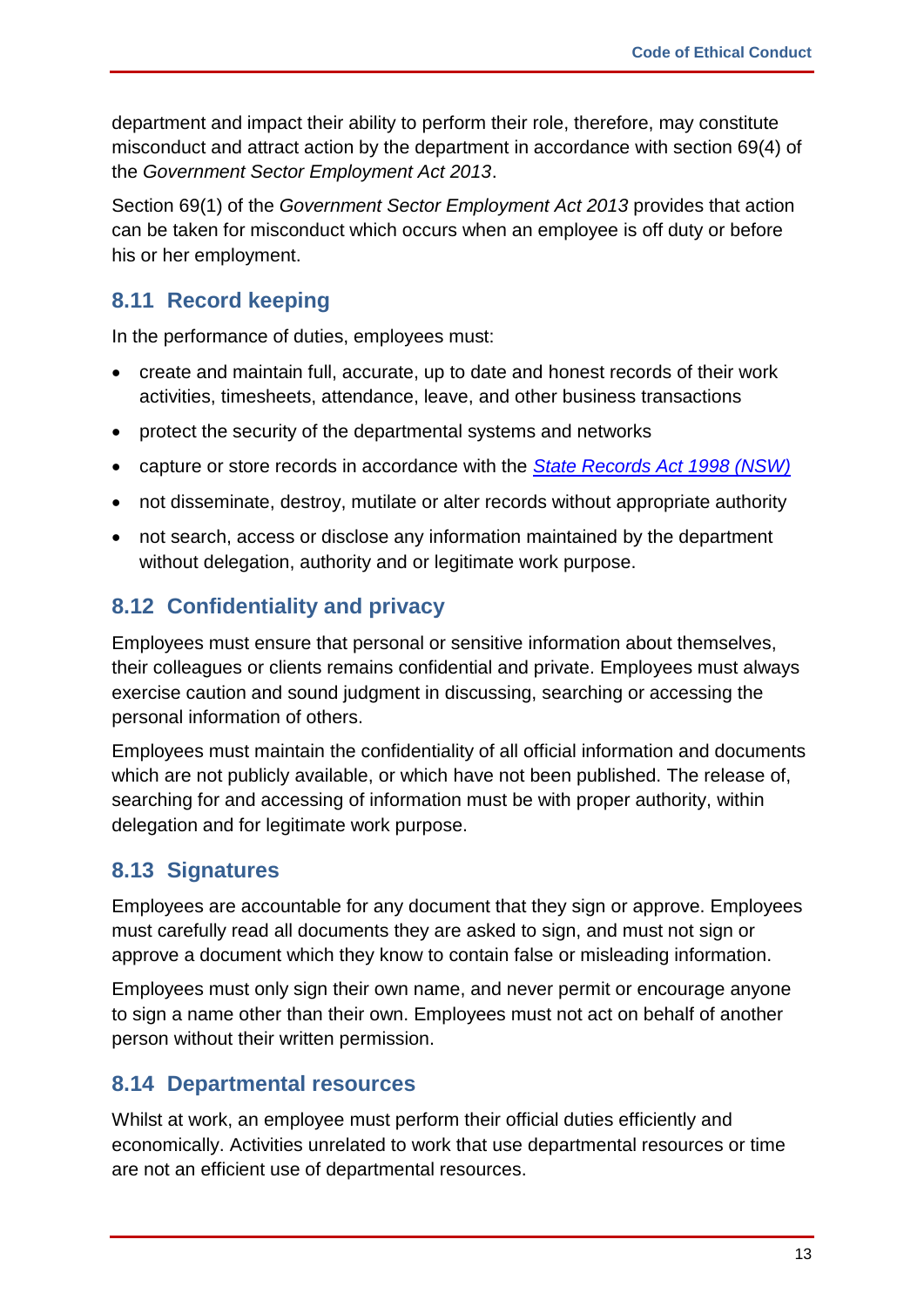Employees must comply with departmental policies and procedures relating to:

- management of finances (including procurement and purchasing)
- use of department motor vehicles
- completion of time and attendance records (where relevant)
- use of department resources and Information and Digital Services systems
- work related electronic communication devices.

The department reserves the right to monitor, audit and view any data stored or transmitted using the department's facilities.

Refer to the department's information management and technology policies and procedures for further information.

#### <span id="page-13-0"></span>**8.15 Intellectual property**

Departmental reports, speeches, policies, programs, manuals, courses and training resources or other documentation that has been written, developed, or produced by an employee in the course of employment with the department remain the property of the department, not that employee.

Employees must not distribute such material outside the department, nor make use of such material without the written approval of an appropriately delegated manager, whether or not there is any personal gain for the employee.

Reports, journals or articles developed in the course of employment (e.g. university students publishing journal articles) may be considered for publishing subject to appropriate approval being obtained and endorsement at the level of Executive Director.

#### <span id="page-13-1"></span>**8.16 Personal references**

Employees are not permitted to use department letterhead when writing a personal or character reference for another employee or client that references the personal assessment or opinion of the individual, and not those of the department.

Employees are not permitted to supply references to other employees who are the subject of a current misconduct investigation or criminal prosecution.

### <span id="page-13-2"></span>**9 Representing the department**

Employees are frequently required to represent the department in an official capacity. In representing the department employees must ensure they have the appropriate delegation and authorisation to do so, and that they are sufficiently briefed on issues likely to be raised, and the appropriate responses.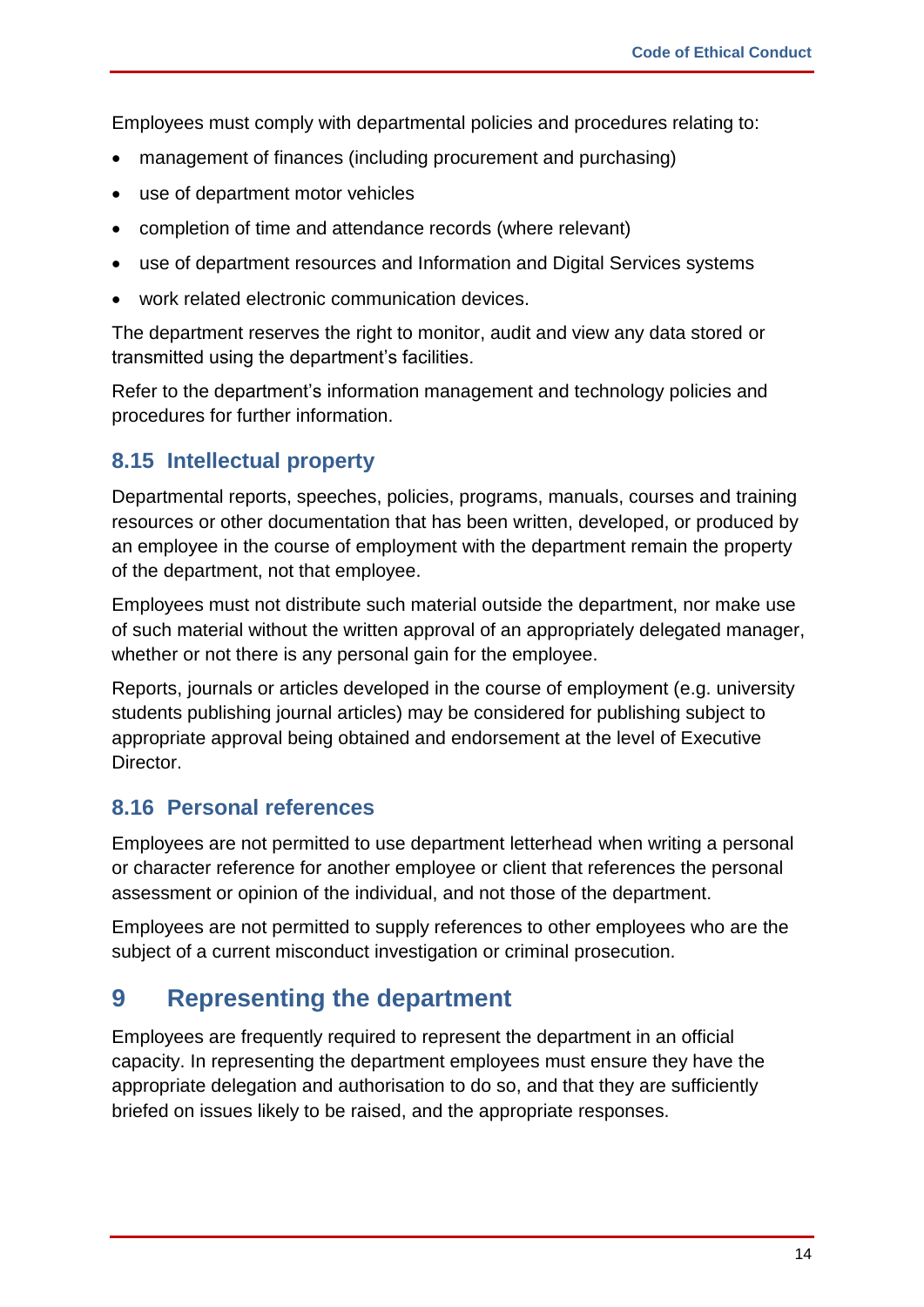As a general rule, employees may only disclose official information that is already in the public domain, and avoid offering personal comment. The provision of information should also be consistent with department and government policy.

Employees who interact with lobbyists must abide by provisions of the M2014-13- NSW Lobbyist Code of Conduct when dealing with lobbyists.

### <span id="page-14-0"></span>**9.1 Public comment**

In participating in any political, community, personal or online activity, employees must not:

- make any comment where it could be inferred the public comment, although made in a private capacity, is in some way an official comment of the government or of the department
- make any comment that, even though unrelated to their normal duties, conveys the impression that they are not prepared to implement or administer the policies, procedures and guidelines of the department, or the government
- make any comment that could bring the department into disrepute
- participate in private political activities in the work environment
- use the department's resources to assist political, community or personal activities
- use or disclose information obtained through their work at the department to assist their political, community or personal activities
- misrepresent the position of the department on any issue.

Comments made on matters relating to union business by members of unions in their capacity as a local delegate within the department, or by union office holders employed by the department, are permitted under this code, provided that the employee makes clear the comments are about the industrial matters that involve union business and are made in a union capacity, not as an employee, nor on behalf of the department.

Please refer to the department's social media policies and procedures for additional information.

### <span id="page-14-1"></span>**9.2 Political and community participation**

Employees are free to take part in lawful political activity outside of working hours, provided it does not conflict with their duties. Employees must be mindful that, in their public life, they are required to serve the government of the day in an impartial manner. Where any political activity may create, or has created, a potential, perceived or actual conflict of interest, employees must discuss this with their supervisor/manager immediately.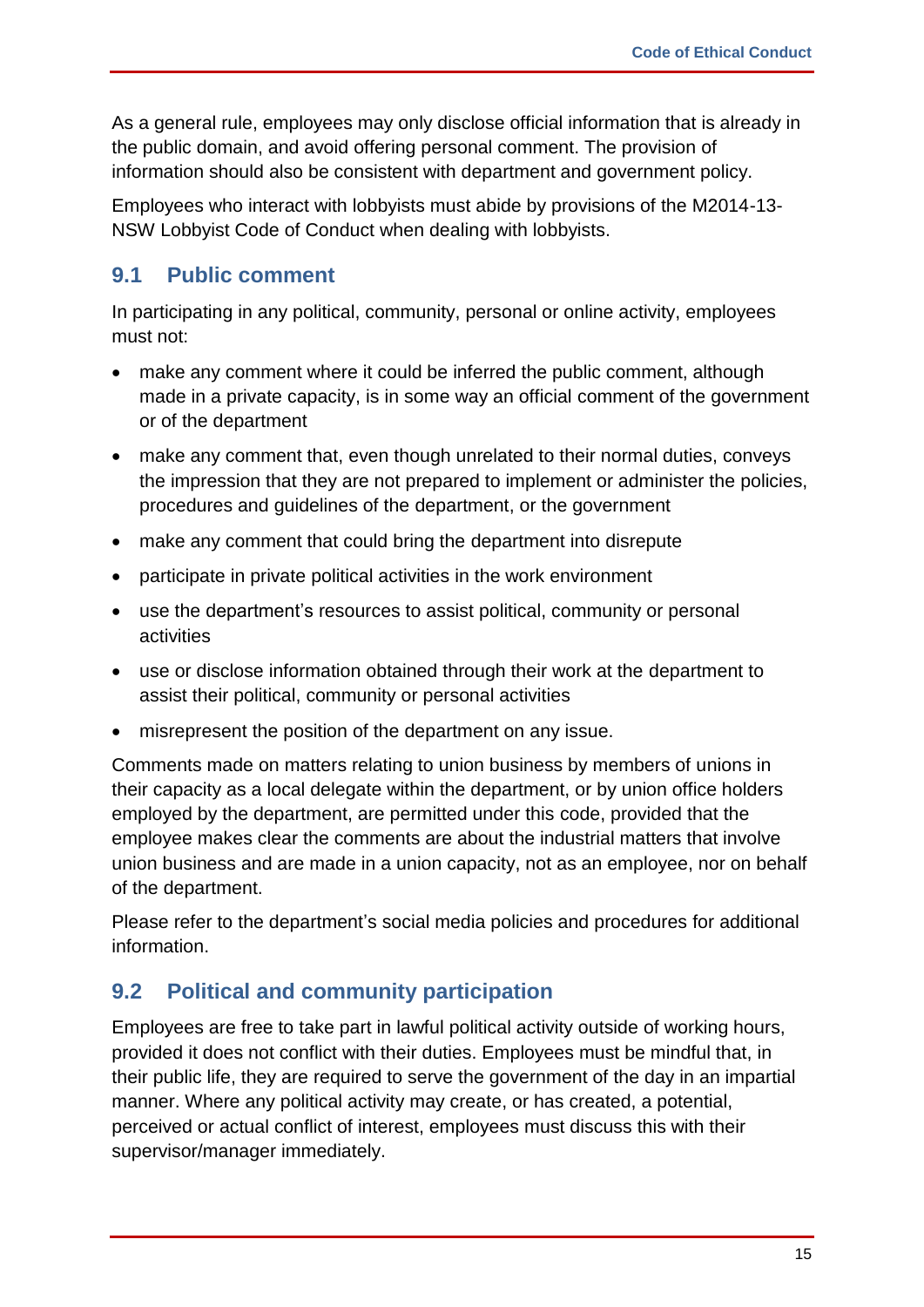Special arrangements apply to public sector employees who have been pre-selected as candidates for, or who propose to contest, state or federal elections. Details of these arrangements are issued by the Department of Premier and Cabinet prior to an election.

### <span id="page-15-0"></span>**10 Reporting suspected wrongdoing**

#### <span id="page-15-1"></span>**10.1 Unlawful or criminal conduct**

If an employee is charged by police, receives a court attendance notice in relation to a serious offence, or is declared bankrupt, they must immediately notify their supervisor/manager who should notify Professional Standards as soon as practicable. A serious offence is an offence that is punishable by imprisonment for 12 months or more.

A conviction for a serious offence (or a finding of guilt that does not proceed to conviction) may constitute misconduct, whether or not the offence was committed in the course of employment.

Employees are required to notify their supervisor/manager if they are charged by police for matters which are not deemed a serious offence and/or are subject to an Apprehended Violence Order, in circumstances where the matters may impact and/or impede the performance of the inherent requirements of their role.

#### <span id="page-15-2"></span>**10.2 Corruption**

Corruption means the conduct of any individual, whether or not an employee, which could adversely affect the honest and impartial exercise of official functions by a public official. It involves improper acts or omissions, improper use of influence or position, or improper use of information. Examples include when an employee improperly uses the knowledge, power or resources of their position for personal gain or the advantage of others, or exercises his or her official functions dishonestly or in a partial manner, such as to cover up wrongdoing

The department will not tolerate any level of corruption. Misconduct action and/or referral for criminal investigation and prosecution will be considered where corruption is identified. The department is committed to enforcing strategies to mitigate risk of opportunities for corrupt conduct to occur.

Further information can be sourced on the [NSW ICAC's](https://www.icac.nsw.gov.au/) website.

#### <span id="page-15-3"></span>**10.3 Fraud**

Fraud involves dishonestly obtaining a benefit by deception or other means. It is defined in the *NSW Crimes Act 1900* (S192E) as a person who by any deception, dishonestly: (a) obtains property belonging to another, or (b) obtains financial advantage or causes any financial disadvantage, is guilty of an offence of fraud.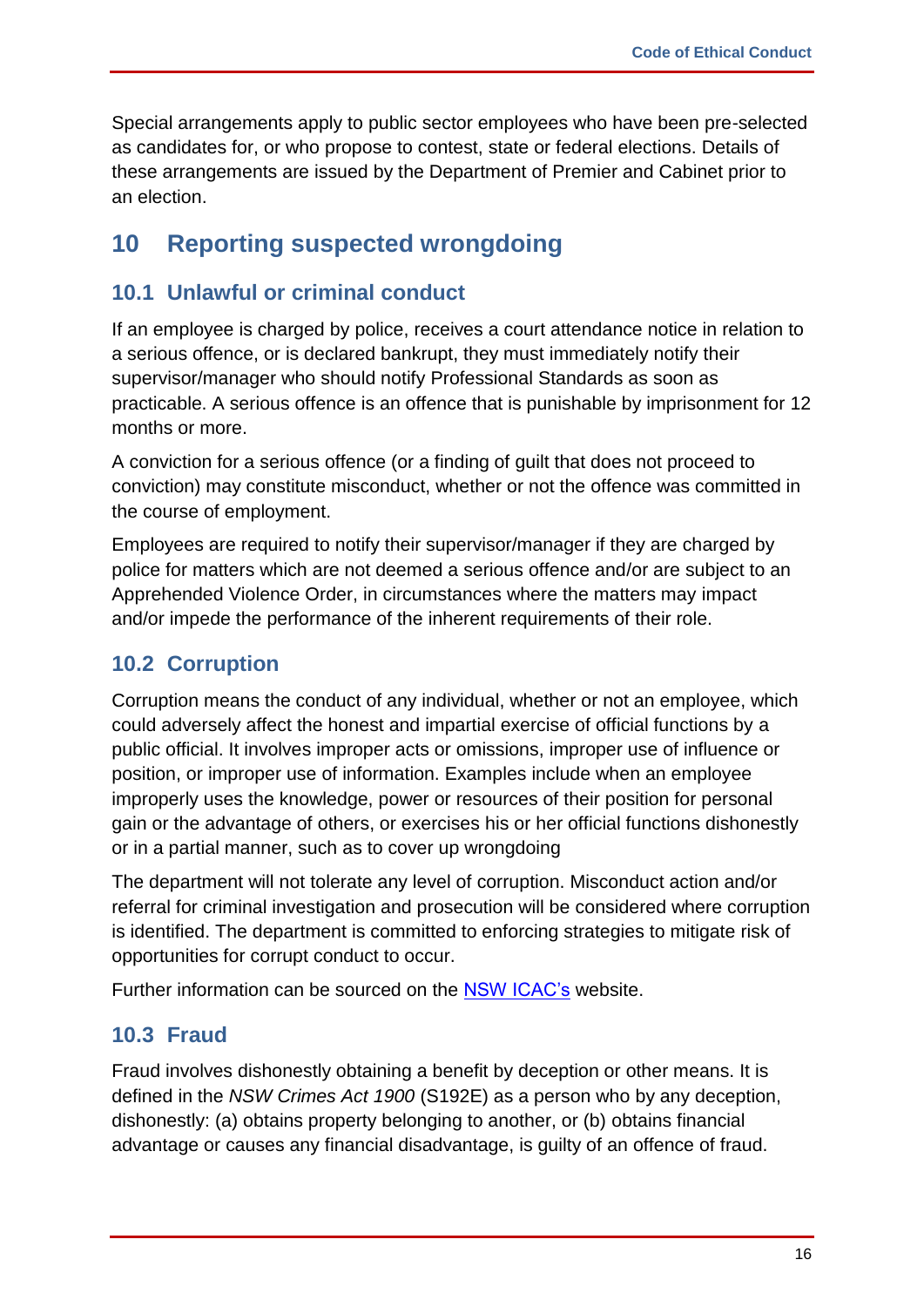### <span id="page-16-0"></span>**10.4 Maladministration**

Maladministration is conduct, or proposed conduct, in the exercise of a function involving action or inaction of a serious nature, that is contrary to law, unreasonable, unjust, oppressive, improperly discriminatory, or based on improper motives. Maladministration is defined in the *Public Interest Disclosures Act 1994*.

For further information can be sourced on the [NSW Ombudsman's](https://www.ombo.nsw.gov.au/) website.

### <span id="page-16-1"></span>**10.5 Serious and substantial waste of public resources**

Serious and substantial waste of public resources is defined by the NSW Auditor-General as that which encompasses 'uneconomical, inefficient or ineffective use of resources, authorised or unauthorised, which results in significant loss or wastage of public funds or resources'. In addressing any complaint of serious or substantial waste, the nature and materiality of the waste is considered.

Further information can be sourced on the [NSW Audit Office's](https://www.audit.nsw.gov.au/) website and the department's Fraud Control Plan.

## <span id="page-16-2"></span>**11 Breaches of the code**

Employees must report suspected breaches of the code to a manager/supervisor. In circumstances where the manager/supervisor may be implicated in the suspected breach, it must be reported to another manager/supervisor and/or Professional Standards.

Please refer to the department's procedures for managing misconduct.

## <span id="page-16-3"></span>**12 Legislative context**

This Code does not stand alone and should be read in conjunction with the legislation and departmental policy and procedures referenced in **Annexure A.**

## <span id="page-16-4"></span>**13 Corrective Services NSW additional obligations**

There are additional obligations that apply to employees of Corrective Services NSW (CSNSW). These requirements are referenced in **Annexure A**.

## <span id="page-16-5"></span>**14 Support and advice**

Employees should approach their manager/supervisor for advice and support in relation to this Code. Managers/supervisors and or senior executives may seek advice or support from their People Branch Business Partner or Professional Standards.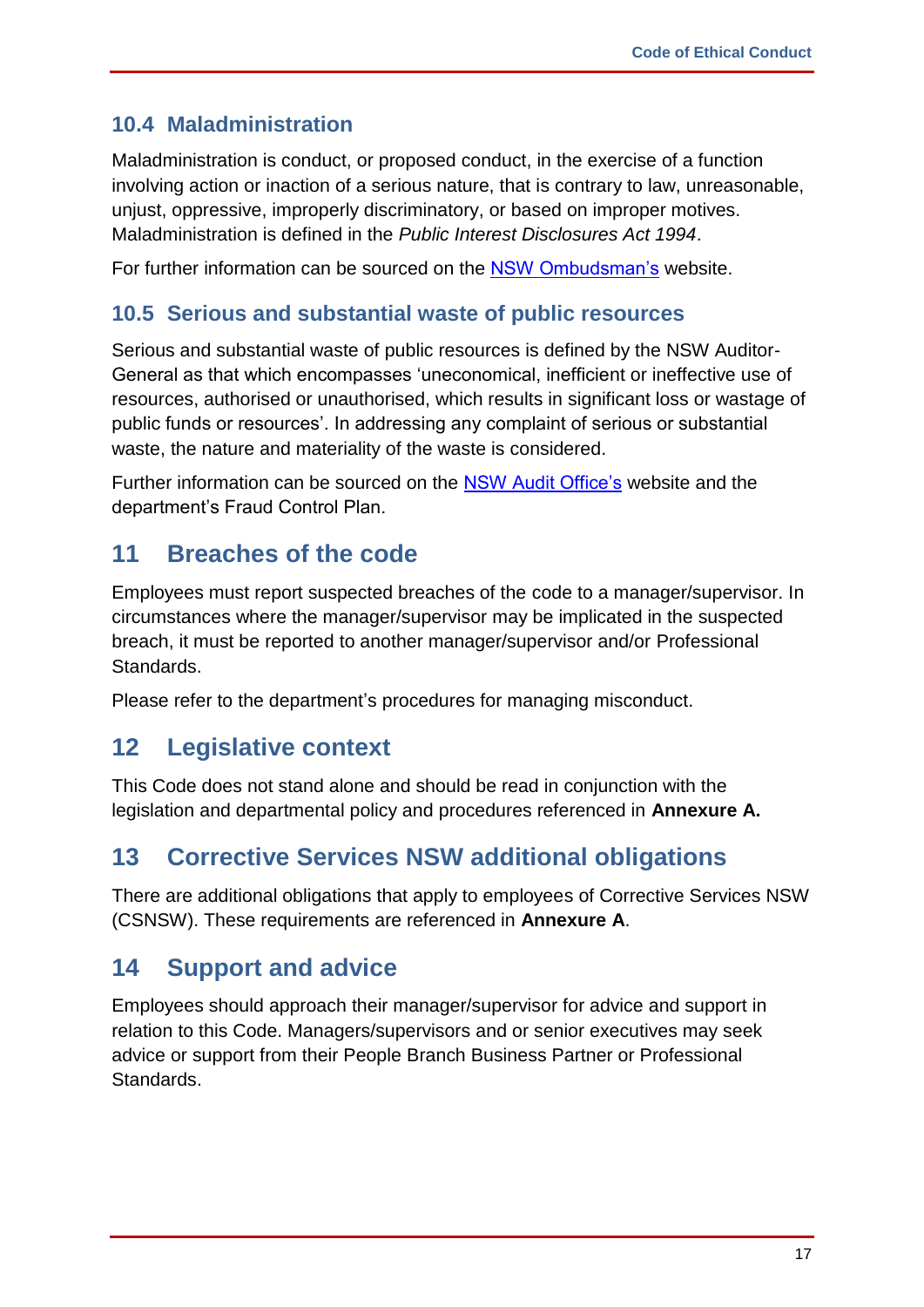## <span id="page-17-0"></span>**15 Communication**

This policy will be communicated to all employees, under a Secretary's Direction. This Policy will be published on the departmental Intranet and integrated into the departments' Policy Portal.

## <span id="page-17-1"></span>**16 Policy review**

Professional Standards are responsible for reviewing the Code, where relevant. This will occur in accordance with the policy review schedule, or at other times if warranted, when there is significant new information, or any legislative or organisational change.

Reviews will be completed in consultation with appropriate stakeholders. Feedback comments or suggestions about the Code can be via [ethics@justice.nsw.gov.au](mailto:ethics@justice.nsw.gov.au)

## <span id="page-17-2"></span>**17 Related legislation and documents**

This code does not stand alone and should be read in conjunction with the following legislation and departmental policy and procedures

## <span id="page-17-3"></span>**17.1 Legislation**

This code must also be read in conjunction with, but not limited to, the listed legislation:

- *[Anti-Discrimination Act \(NSW\) 1977](https://www.legislation.nsw.gov.au/view/html/inforce/current/act-1977-048)*;
- *[Children and Young Persons \(Care and Protection\) Act \(NSW\) 1998](https://www.legislation.nsw.gov.au/view/html/inforce/current/act-1998-157)*;
- *[Children \(Community Service Orders\) Act \(NSW\) 1987](https://www.legislation.nsw.gov.au/view/whole/html/inforce/current/act-1987-056)*;
- *[Children \(Criminal Proceedings\) Act \(NSW\) 1987](https://www.legislation.nsw.gov.au/view/html/inforce/current/act-1987-055)*;
- *[Children \(Detention Centres\) Act \(NSW\)1987](https://www.legislation.nsw.gov.au/view/html/inforce/current/act-1987-057)*;
- [Children's Guardian Act 2019](https://legislation.nsw.gov.au/view/whole/html/inforce/current/act-2019-025)
- *[Child Protection \(Working with Children\) Act \(NSW\) 2012](https://www.legislation.nsw.gov.au/view/html/inforce/current/act-2012-051)*;
- *[Crimes Act \(NSW\)1900](https://www.legislation.nsw.gov.au/view/html/inforce/current/act-1900-040)*;
- *[Crimes \(Administration of Sentences\) Act,1999](https://www.legislation.nsw.gov.au/view/html/inforce/current/act-1999-093)*;
- *[Crimes \(Administration of Sentences\) Regulation](https://www.legislation.nsw.gov.au/view/html/inforce/current/sl-2014-0550)* 2014;
- *[Disability Inclusion Act 2014](https://www.legislation.nsw.gov.au/view/whole/html/inforce/current/act-2014-041)*;
- *[Government Information \(Public Access\) Act \(NSW\) 2009](https://www.legislation.nsw.gov.au/view/html/inforce/current/act-2009-052)*;
- *[Government Sector Employment Act \(NSW\) 2013](https://www.legislation.nsw.gov.au/view/html/inforce/current/act-2013-040)*;
- *[Government Sector Employment Regulation \(NSW\) 2014](https://www.legislation.nsw.gov.au/view/html/inforce/current/sl-2014-0060)*;
- *[Government Sector Employment Rules \(NSW\) 2014](https://www.legislation.nsw.gov.au/view/html/inforce/current/sl-2014-0065)*;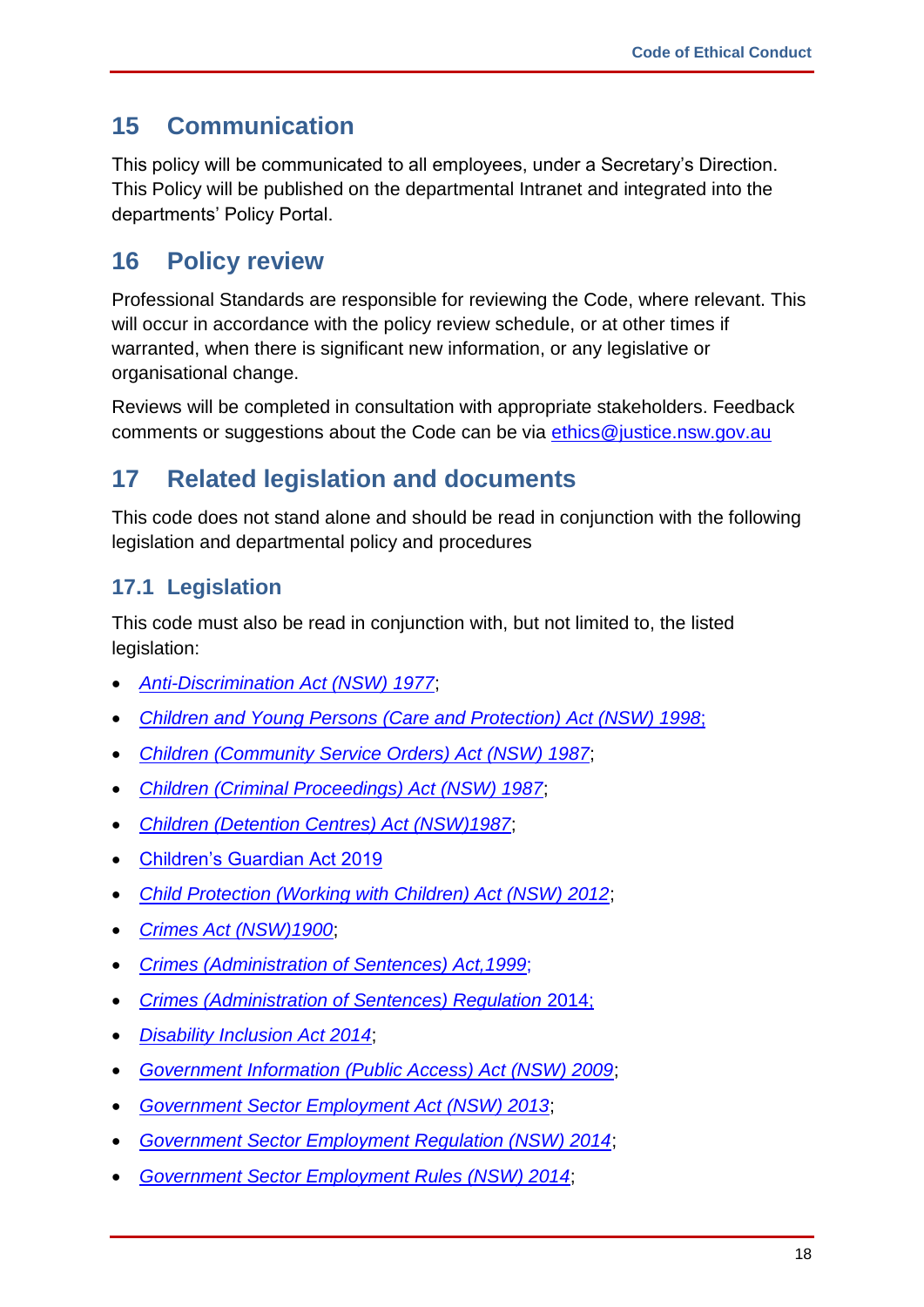- *[Health Records and Information Privacy Act 2002](https://www.legislation.nsw.gov.au/view/html/inforce/current/act-2002-071)*;
- *[Housing Act 2001](https://www.legislation.nsw.gov.au/view/html/inforce/current/act-2001-052)*;
- *[Independent Commission Against Corruption Act \(NSW\) 1988](https://www.legislation.nsw.gov.au/view/html/inforce/current/act-1988-035)*;
- *[Industrial Relations Act \(NSW\) 1996](https://www.legislation.nsw.gov.au/view/html/inforce/current/act-1996-017)*;
- *[Lobbying of Government Officials Act 2011](https://www.legislation.nsw.gov.au/view/html/inforce/current/act-2011-005)*;
- *[Ombudsman Act \(NSW\) 1974](https://www.legislation.nsw.gov.au/view/whole/html/inforce/current/act-1974-068)*;
- *[Privacy and Personal Information Protection Act \(NSW\) 1998](http://www.austlii.edu.au/au/legis/nsw/consol_act/papipa1998464/)*;
- *[Public Interest Disclosures Act \(NSW\) 1994](https://www.legislation.nsw.gov.au/view/html/inforce/current/act-1998-133)*;
- *[Public Finance and Audit Act \(NSW\) 1983](https://www.legislation.nsw.gov.au/view/html/inforce/current/act-1983-152)*;
- *[Public Works and Procurement Act 1912](https://www.legislation.nsw.gov.au/view/html/inforce/current/act-1912-045)*;
- *[State Records Act \(NSW\) 1998](https://www.legislation.nsw.gov.au/view/html/inforce/current/act-1998-017)*;
- *[Workers Compensation Act \(NSW\) 1987](https://www.legislation.nsw.gov.au/view/whole/html/inforce/current/act-1987-070)*;
- *[Work Health and Safety Act \(NSW\)](http://www.austlii.edu.au/au/legis/nsw/consol_act/whasa2011218/) 2011*;
- *[Work Health and Safety Regulation \(NSW\) 2011](https://www.legislation.nsw.gov.au/view/html/inforce/current/act-2011-010)*;
- *[Workplace Injury Management and Workers Compensation Act \(NSW\) 1998](https://www.legislation.nsw.gov.au/view/html/inforce/current/act-1998-086)*;
- *[Young Offenders Act \(NSW\) 1997](https://www.legislation.nsw.gov.au/view/html/inforce/current/act-1997-054)*.

Other legislation, such as the *[Health Administration Act \(NSW\) 1982](https://www.legislation.nsw.gov.au/view/html/inforce/current/act-1982-135)* the *[Psychologists Act \(NSW\) 2001](https://www.legislation.nsw.gov.au/view/html/inforce/2007-12-13/act-2001-069#sch.6)* may be relevant to particular professional areas of responsibility. Practising professionals who are employees of the department must understand and comply with legislation, codes of conduct and/or codes of practice that relate to their professional work.

#### **17.2 Policies and procedures**

This code must also be read in conjunction with, but not limited to, the following departmental policies, procedures and guidelines:

- [Bullying and Harassment Policy](https://intranet.dcj.nsw.gov.au/?a=491320)
- [Managing Workplace Issues Procedure](https://intranet.dcj.nsw.gov.au/?a=491321)
- [Corrective Services NSW Alcohol and Other Drugs Policy and Procedure](https://intranet.internal.justice.nsw.gov.au/hr/Documents/Corrective%20Services/Staff%20Support/csnsw-employee-alcohol-other-drugs-policy.pdf)
- [Secondary Employment and Unpaid Work Policy and Procedure](https://intranet.dcj.nsw.gov.au/view-policy/_recache?file=487572)
- Conflicts [of Interest Policy and Procedure](https://intranet.dcj.nsw.gov.au/view-policy/_recache?file=487573)
- [CSNSW Declaration of Contact with Offenders](https://intranet.internal.justice.nsw.gov.au/PPG/Documents/Human%20Resources/CSNSW%20Policies%20and%20other%20HR%20documents/Contact%20with%20Offenders%20Declaration%20Form%2029-11-17.pdf)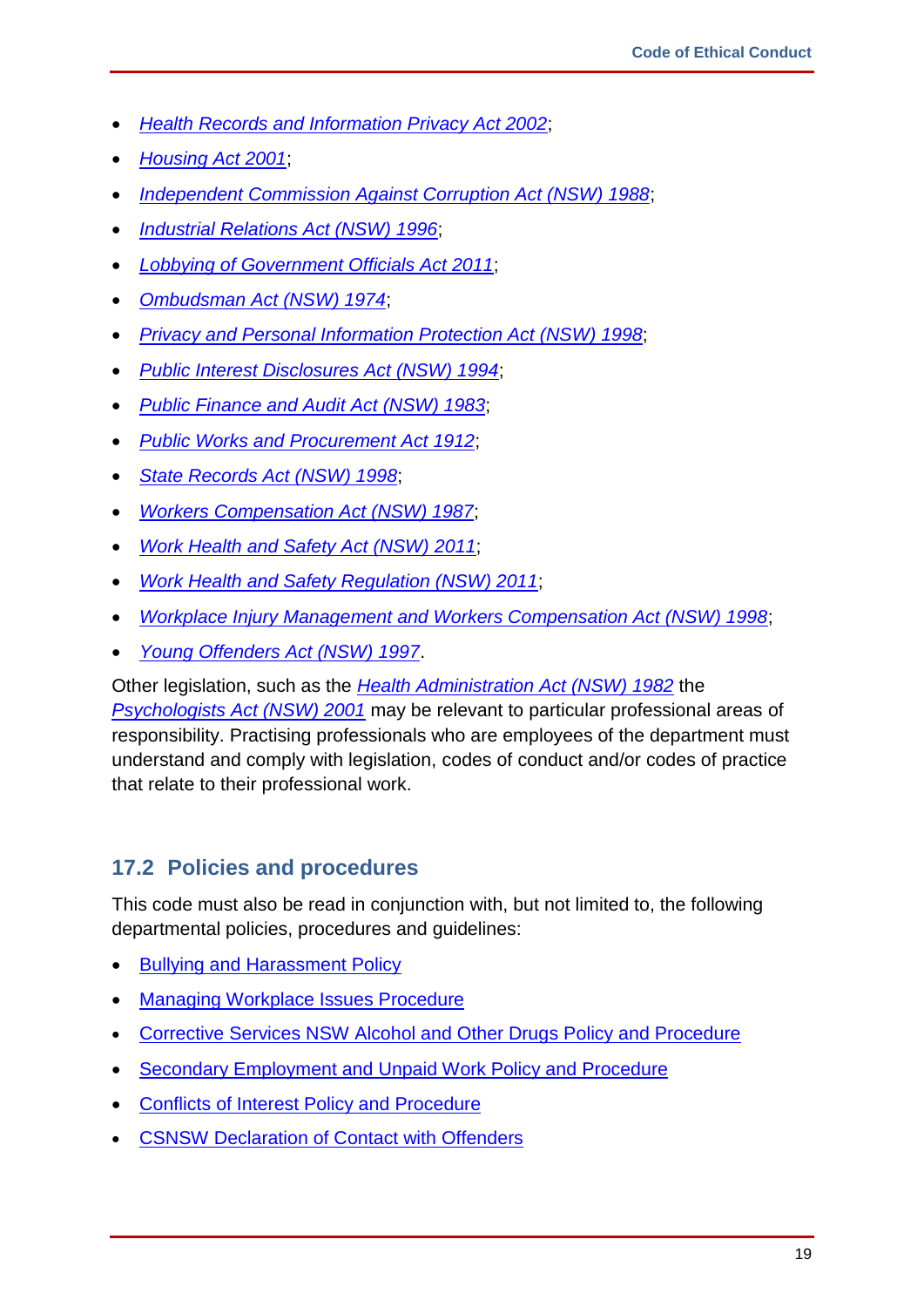- the department's gifts and benefits policies and procedures, which are available in the [Corporate Policy Library](https://intranet.dcj.nsw.gov.au/policies-forms-tools/corporate-policies)
- the department's information management and technology policies and procedures, which are available in the [Corporate Policy Library](https://intranet.dcj.nsw.gov.au/policies-forms-tools/corporate-policies)
- the department's social media policies and procedures, which are available in the [Corporate Policy Library](https://intranet.dcj.nsw.gov.au/policies-forms-tools/corporate-policies)
- the department's procedures for managing misconduct, which are available in the [Corporate Policy Library](https://intranet.dcj.nsw.gov.au/policies-forms-tools/corporate-policies)

Employees should also refer to any other policies and procedures or recognised local practices which may apply in the division where they work. The policy list will be updated periodically in keeping with new policies and procedures as they are approved.

## <span id="page-19-0"></span>**18 Annexure A – Corrective Services NSW**

The DCJ Code of Ethical Conduct describes the standards of conduct, ethics and behaviour required of all DCJ employees. The following additional obligations apply to employees of Corrective Services NSW (CSNSW).

### <span id="page-19-1"></span>**18.1 Professional boundaries with offenders**

All people have the right to be treated fairly. The treatment of offenders must encourage their self-respect, sense of personal responsibility and pro-social behaviour.

Employees must always be impartial, consistent and fair in their contact and interaction with offenders, whether in a correctional facility or in a community setting. Employees must act with integrity and compassion towards offenders, without bias, prejudice or discrimination.

Employees who work with offenders must be professional and transparent at all times and must not overstep boundaries established for the performance of their role.

Employees should be aware of the dangers that can arise from inappropriate contact with offenders, including manipulation, exploitation or compromise. This includes contact through social networking sites on the internet, such as Facebook, Instagram, Twitter or Snapchat.

Offender Management and Community Offender Services employees often have contact with offenders in both the custodial and community environments. This may also involve contact with an offender's friends and family. Employees must be professional and discreet in all contact with offenders, their families and friends in the community.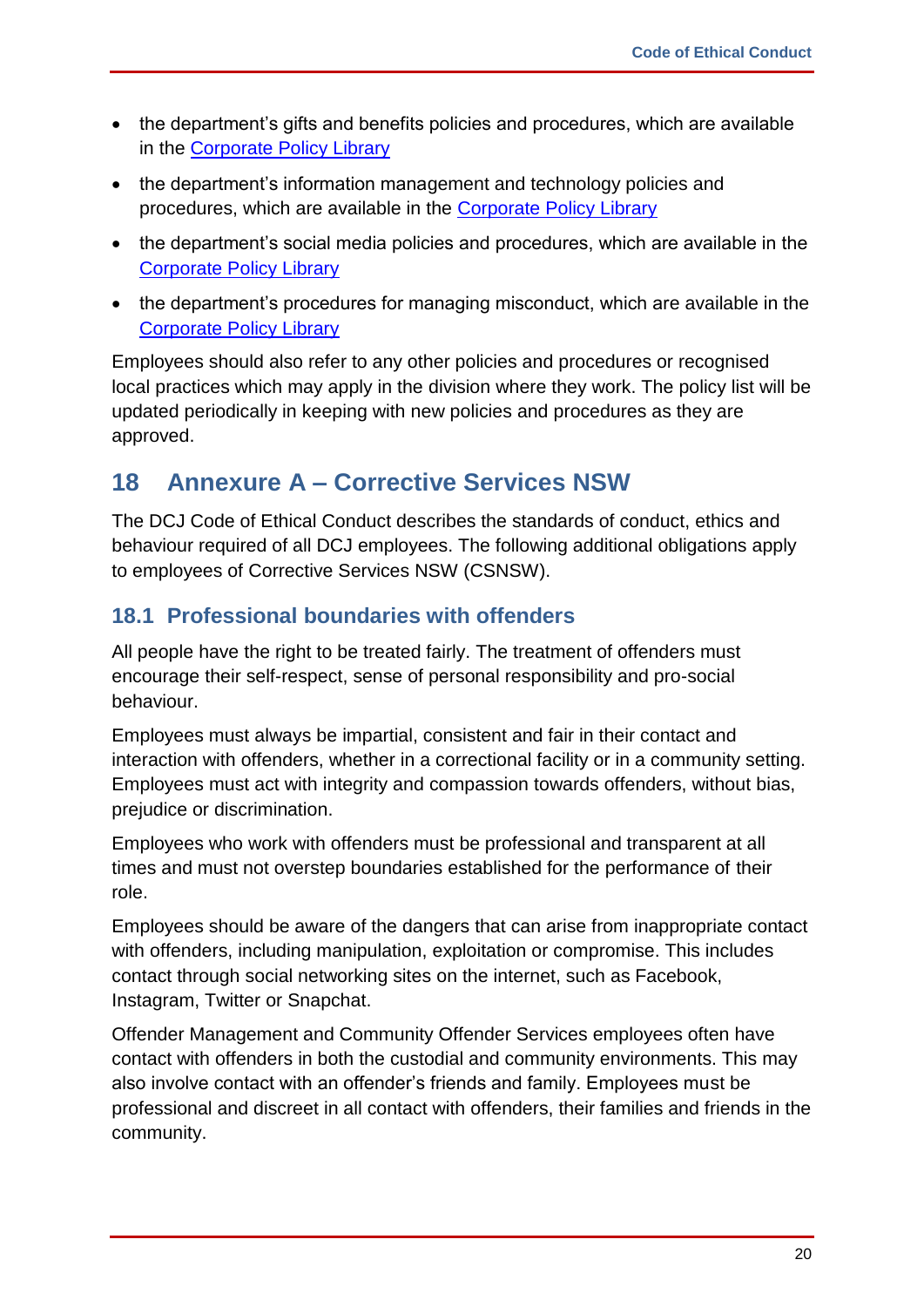CSNSW recognises that employees may face additional pressures or challenges when managing offenders, or in their contact with community members, as a result of a shared linguistic, cultural, indigenous, ethnic, religious or other background. Where this is or may be perceived to be an issue, employees must discuss the situation with their supervisor or manager, so that appropriate action can be taken to manage any risk.

#### <span id="page-20-0"></span>**18.2 Respectful language in the workplace**

Employees have the right to expect that they will be spoken to in a reasonable manner by all other employees, including their superiors. Employees must not use insulting, abusive, obscene or sexualised language to any colleague, offender or visitor to a CSNSW workplace.

Employees who witness such language or behaviour should report it, as it may cause offence, undermine workplace morale, create conflict and mistrust, or constitute harassment.

The use of such language by a senior officer to a subordinate is particularly unacceptable, as senior officers share a duty to promote professional conduct in the workplace and to rectify any unacceptable behaviour.

Offensive language toward offenders is equally unacceptable, as it sets a poor example, it normalises and reinforces such behaviour and it could provoke conflict and retaliation.

#### <span id="page-20-1"></span>**18.3 Performance of official duties**

All public servants should be mindful that they are providing a service to the NSW community. This service should be of the highest standard and responsive to the community's needs.

The decisions and actions of employees must be reasonable, fair, justifiable, appropriate to the circumstances and based on careful consideration of the relevant facts. Employees must create and keep relevant records, be prepared to explain their decisions, and communicate their decisions clearly and promptly to those who need to know.

#### <span id="page-20-2"></span>**18.4 Responsibilities of positions and post duties**

Every position in CSNSW has specific duties and responsibilities. Managers must ensure that their employees clearly understand the duties and responsibilities of their positions. Managers must periodically review their employees' work performance and must provide their employees with constructive feedback.

Employees must comply with every direction or instruction they receive from their superiors that is lawful and reasonable. A failure to do so may result in sanctions, including termination of employment.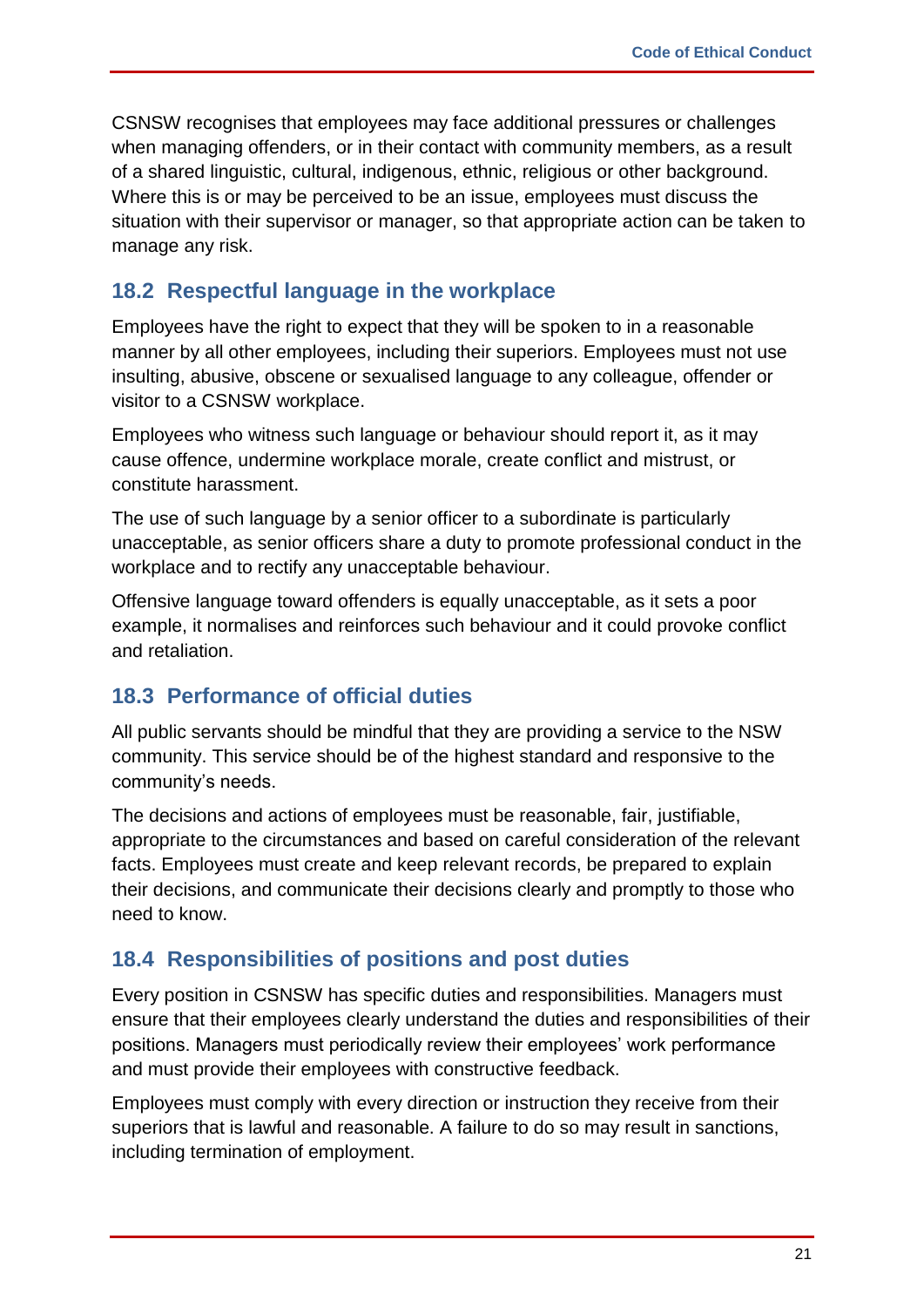If employees believe a superior's direction or instruction is unlawful or unreasonable, they should seek guidance from a more senior officer, or consult the CSNSW Professional Standards Branch. Employees must never obey an instruction or direction that they know involves an unlawful act.

Employees must remain vigilant at all times, devoting the whole of their attention to the performance of their duties.

Employees must not prevent, obstruct or hinder another employee's performance of their duties, nor do anything that will distract another employee from the performance of their duties.

DCJ and CSNSW have established policies and procedures to ensure their operations are lawful, effective and efficient. If employees encounter operational difficulties with current policies or procedures, they must discuss the issue with their supervisor or manager, so that the issue can be resolved as quickly as possible. Employees must not disregard DCJ and CSNSW policies and procedures.

### <span id="page-21-0"></span>**18.5 Misleading statements and official documentation**

Strong sanctions can apply to employees who knowingly make false or misleading statements or entries in official records, or when providing verbal information. This may include prosecution for criminal offences.

Employees must be honest and truthful at all times. Employees must not make any verbal or written statement they know, or ought reasonably to know, to be false or misleading. Employees must not destroy or mutilate, or alter or erase any entry in, an official document.

Employees must ensure that all official statements and records are truthful and accurate to the best of their knowledge. This includes (but is not limited to) timesheets, notebook entries, official reports, logbooks, computer entries, leave forms, overtime claims, vehicle usage records, reimbursement requests, expenditure claims and any other records of their business transactions and activities.

Because facts may be challenged and memory may fail over time, it is important to record information as soon as possible after the event.

#### <span id="page-21-1"></span>**18.6 Conflicts of interest**

Employees must always act in the public interest, rather than their own interest. Employees must not seek to advantage themselves at the expense of CSNSW and they must also seek to prevent any perception by other people that they are doing so.

A conflict of interest exists or has the potential to exist when an employee has personal interests that could improperly influence the performance of their official duties. In these situations, the employee may have divided loyalties and be tempted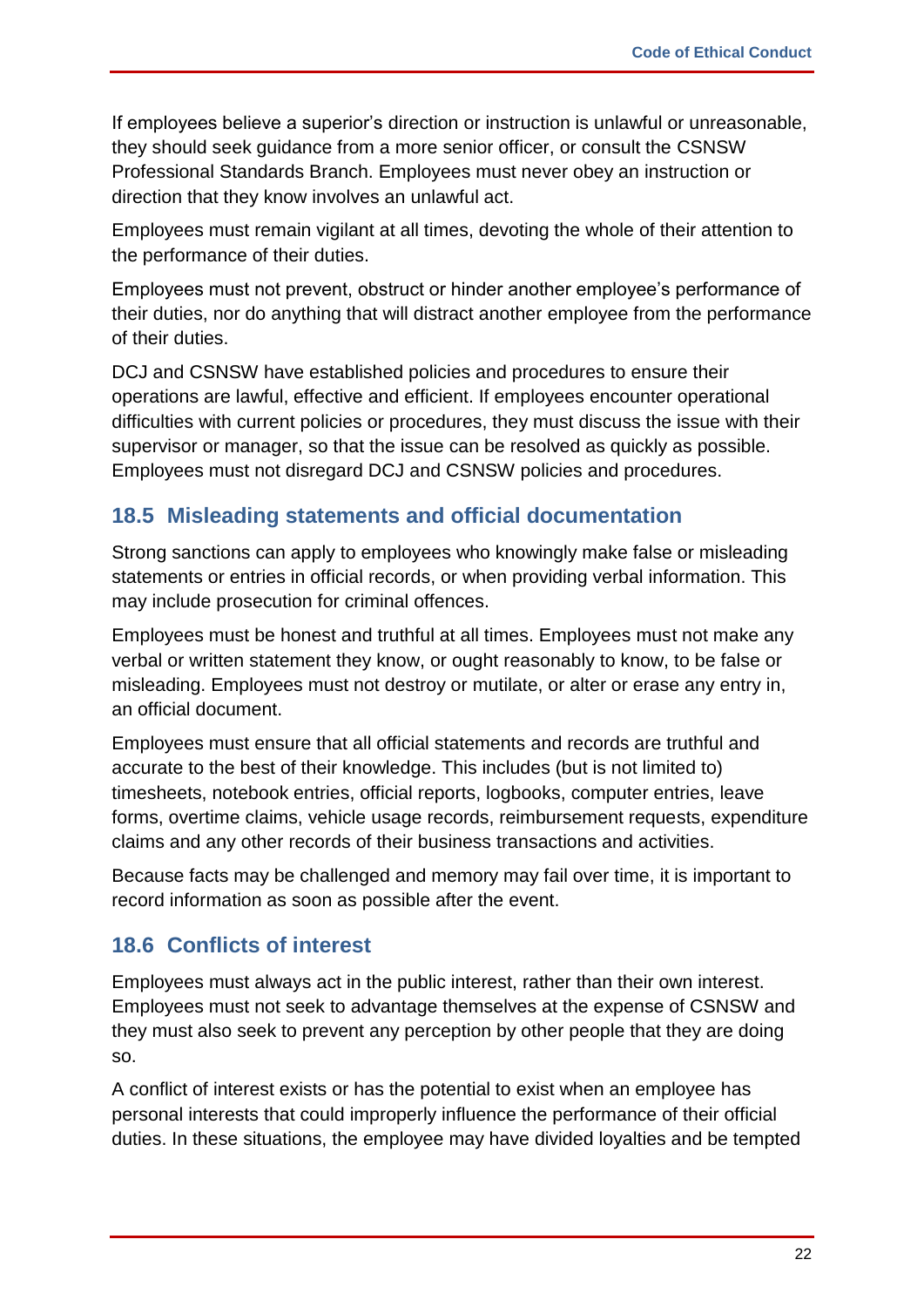to act with self-interest. If other people know about the situation, they may perceive that a conflict of interest exists, even when the employee is acting ethically.

An actual conflict of interest may lead to corrupt conduct. A potential conflict of interest may become a serious issue if it is not identified and managed. A perceived conflict of interest may undermine public confidence in the integrity of CSNSW and the employee.

The DCJ Conflicts of Interest Policy and Procedure describes the obligations of employees when they have an actual conflict of interest. Due to the special role of CSNSW employees, they must also report potential and perceived conflicts of interest.

Examples can include:

- situations where a relative, friend or associate has a personal or financial interest in a work-related matter
- social or personal contact with, or a family connection to, an offender
- offers or receipt of gifts or other benefits
- offers to buy items from offenders or sell items to them
- other paid employment
- responsibility for approving or authorising an action or expenditure in which the employee has a personal interest.

Employees must report any actual, potential or perceived conflicts of interest in writing to their manager immediately, or on the next occasion the employee attends duty.

Managers must then:

- assess the report and decide what action is required to reduce the risk to CSNSW and to affected employees
- initiate that action and create appropriate records
- ensure that any actual conflict of interest is reported in accordance with the DCJ Conflicts of Interest Policy.

#### <span id="page-22-0"></span>**18.7 Gifts and benefits**

All employees should perform their duties without demand or expectation of any gift, benefit or reward. The soliciting of personal gifts or benefits by an employee of CSNSW is strictly prohibited.

You should therefore:

- never solicit gifts or benefits
- never lend, gift or offer any money, goods or benefits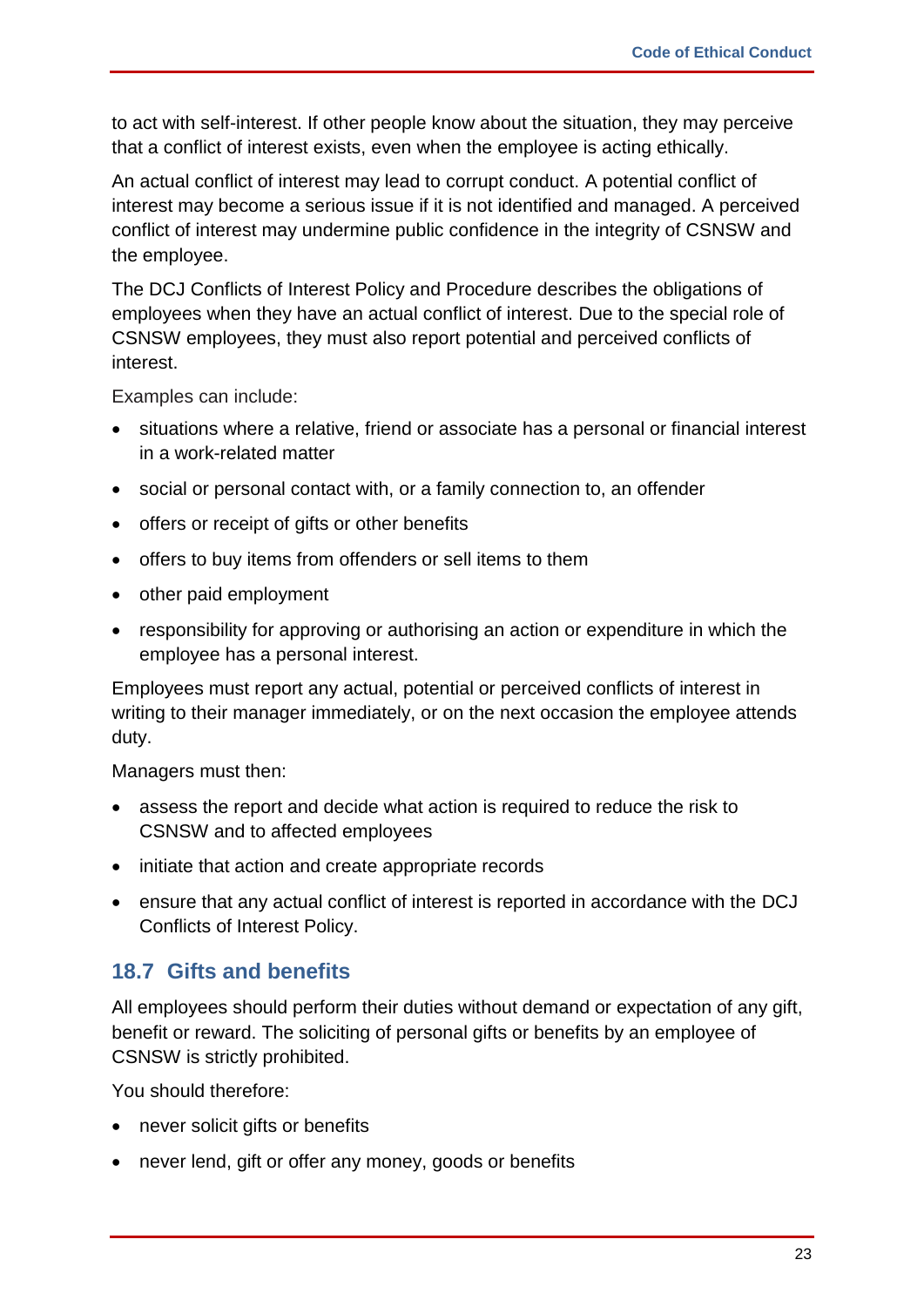- avoid accepting or borrowing gifts or benefits, in particular money
- always consider the value and purpose of a gift or benefit before making any decisions about offering or accepting it
- immediately declare any offer of a gift or benefit to your supervisor.

In most circumstances, you will be expected to refuse or politely decline any offer of a gift or benefit that is offered to you in relation to any duty, responsibility or function you have as an employee.

For more information regarding gifts and benefits please refer to the department's policies.

#### <span id="page-23-0"></span>**18.8 Contact with offenders**

It is inevitable that some employees of CSNSW will have social or off-duty contact with offenders to whom they are related, or with whom they are otherwise involved through community, social or sporting activities. This may create actual, potential or perceived conflicts of interest.

To maintain public confidence in the integrity of CSNSW and the employee concerned, all current and former personal relationships and social or off-duty contact with offenders must be disclosed to the employee's supervisor or manager. This prevents incorrect assumptions about the nature of the contact and it allows any actual, potential or perceived risks to be managed.

Reports must be made in accordance with the [CSNSW Contact with Offender Policy](https://intranet.internal.justice.nsw.gov.au/Divisions/Documents/corrective-services-nsw/secure/policies-and-procedures/csnsw-policy-and-procedures-directory/professional-standards-branch/contact-with-offender-policy.pdf)  [\(2012\),](https://intranet.internal.justice.nsw.gov.au/Divisions/Documents/corrective-services-nsw/secure/policies-and-procedures/csnsw-policy-and-procedures-directory/professional-standards-branch/contact-with-offender-policy.pdf) using the [CSNSW Declaration of](https://intranet.internal.justice.nsw.gov.au/PPG/Documents/Human%20Resources/CSNSW%20Policies%20and%20other%20HR%20documents/Contact%20with%20Offenders%20Declaration%20Form%2029-11-17.pdf) Contact with Offenders form.

Managers must guide and assist the employee by providing written advice/directions about appropriate ways to manage any such contact and by initiating appropriate action to prevent any negative consequences.

Any failure to report such contact, or misrepresenting its nature, is a very serious matter. It may give rise to a presumption of misconduct, leading to further investigation and possible disciplinary action.

#### <span id="page-23-1"></span>**18.9 Use of offender labour for private purpose**

Employees are prohibited from using the skills and/or work of offenders for any private or personal benefit, whether financial or otherwise.

Employees may purchase inmate art or handiworks through normal commercial channels, at the same prices offered to members of the public, or may purchase goods manufactured by inmates through Corrective Services Industries, at normal commercial rates. However, prior approval must be obtained from a CSNSW senior executive before the transaction takes place.

**18.10** Appendix A - References